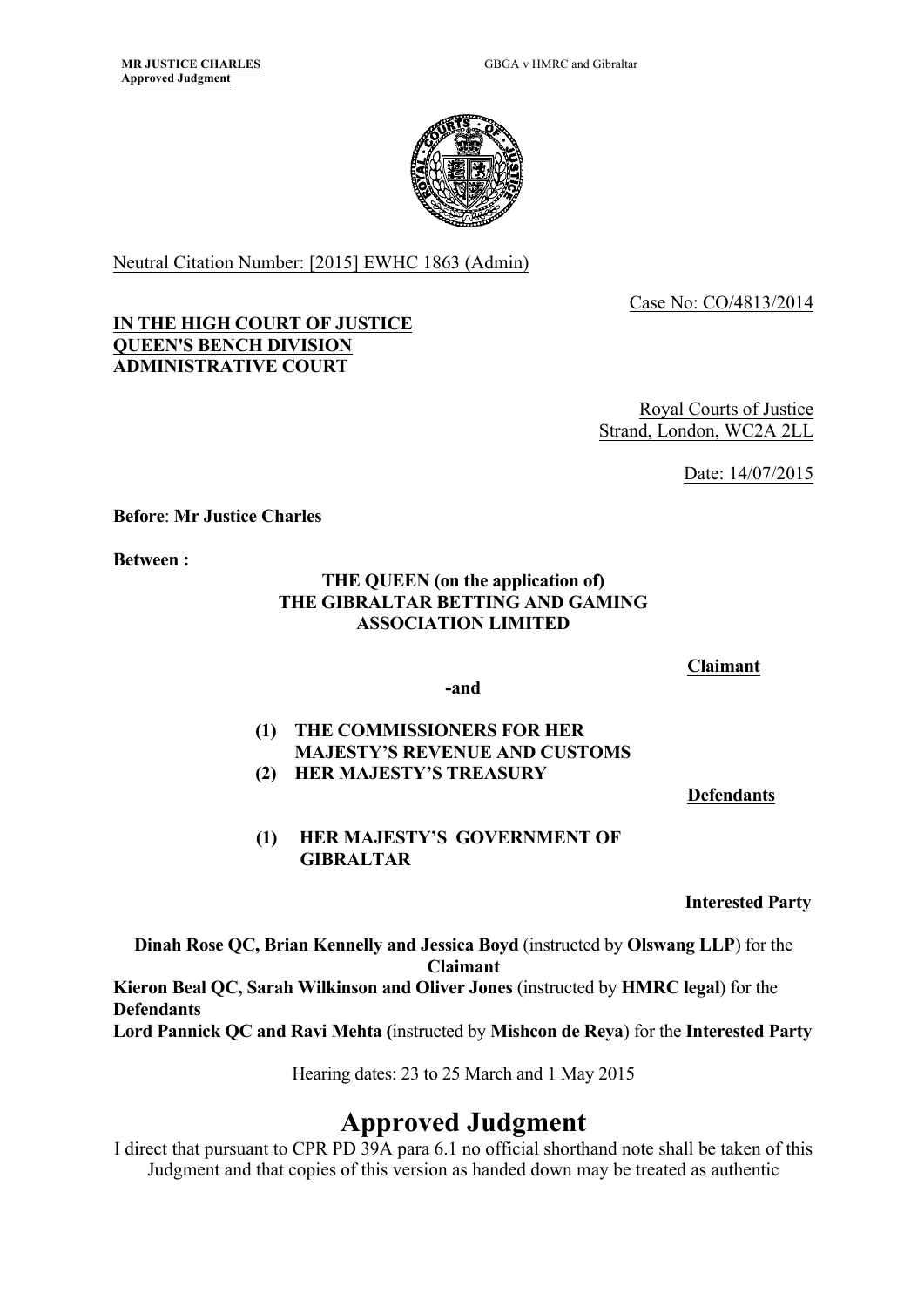#### **Charles J :**

*Introduction to the issues*

- 1. The Finance Act 2014 introduced a new tax regime relating to remote gambling (the New Tax Regime). It did so by Part 3 and Schedules 28 and 29. The New Tax Regime takes effect without prejudice to, or subject to, directly enforceable EU law rights of nationals of any member state of the EU (see, for example, the speech of Lord Nolan in *ICI v Colmer (Inspector of Taxes) No 2* [1999] 1 WLR 2035 at 2041  $A/G$ ).
- 2. The Claimant is a trade association whose members are primarily Gibraltar- based gambling operators who provide remote gambling services to customers in the UK. It argues that the New Tax Regime is incompatible with Article 56 of the Treaty on the Functioning of the European Union (the TFEU) which provides that:

Within the framework of the provisions set out below, restrictions on freedom to provide services within the Union shall be prohibited in respect of nationals of Member States who are established in a Member State other than that of the person to whom the services are intended.

The European Parliament and the Council, acting in accordance with the ordinary legislative procedure, may extend the provisions of the Chapter to nationals of a third country who provides services and who are established within the Union.

- 3. This is a fundamental right.
- 4. The Defendants (who I shall refer to as the Revenue) advance a number of arguments to support their position that this claim for judicial review should be dismissed. These include arguments to the effect that:
	- i) the court should not entertain the claim because (a) there is an alternative remedy, and (b) the Claimant cannot seek to override the UK legislation because it has no directly effective EU law rights,
	- ii) the Claimant's members have no enforceable EU law right and so the substantive points of law relating to the application of Article 56 to the New Tax Regime do not arise for consideration in these proceedings, and
	- iii) if I was to find or assume that for the purposes of Article 56 Gibraltar is to be treated as a Member State and for that, or other reasons, the Claimant or its members have directly enforceable EU rights, those rights are not engaged.
- 5. I shall refer to these three strands of the Revenue's arguments as giving rise to (i) the preliminary issues, (ii) the constitutional issues and (iii) the Article 56 issues. I acknowledge that these are shorthand and inaccurate descriptions. In my view, all of the preliminary issues fail and I shall deal with them at the end of this judgment.
- 6. The constitutional issues and the Article 56 issues both raise points of European Law and provide alternate routes to success for the Revenue. To succeed the Claimant has to win on both the constitutional and the Article 56 issues. So a decision on this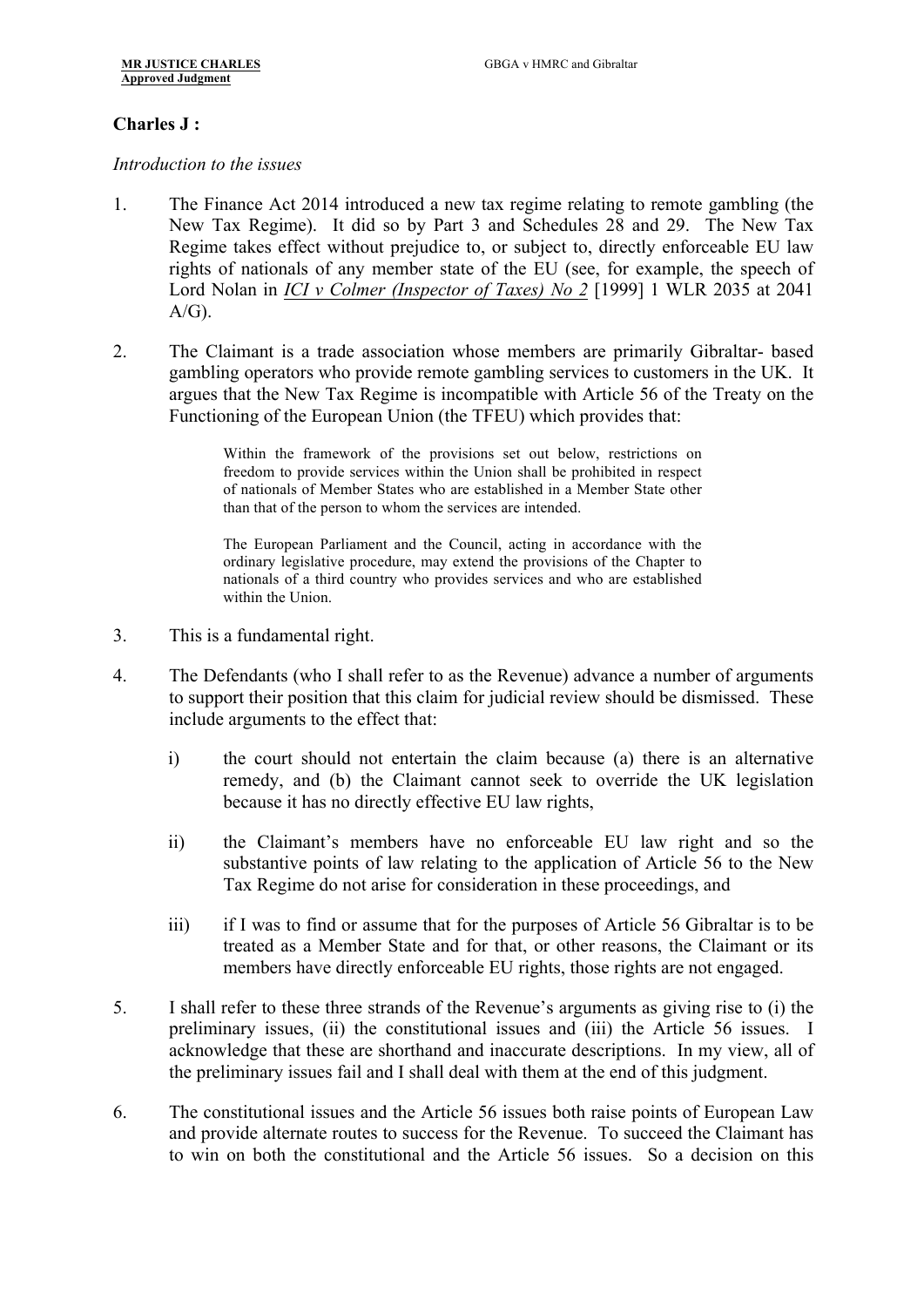judicial review could be based on an assumption in favour of the Claimant on the constitutional issues.

- 7. On the final day of the hearing the Claimant and the Interested Party (Gibraltar) submitted that I should refer both issues to the CJEU. The Revenue argued that I need not do so. Unsurprisingly there was common ground on the approach I should take to the determination of that dispute.
- 8. The making of references to the CJEU is covered by Article 267 TFEU. The CJEU has published Recommendations to national courts and tribunals in relation to the initiation of preliminary ruling proceedings (2012/C 338/01). These provide at paragraph 13 that:

a national court or tribunal may, in particular when it considers that sufficient guidance is given by the case-law of the Court of Justice, itself decide on the correct interpretation of European Union law and its application to the factual situation before it. However, a reference for a preliminary ruling may prove particularly useful when there is a new question of interpretation of general interest for the uniform application of European Union law, or where the existing case-law does not appear to be applicable to a new set of facts.

9. Guidance in relation to the exercise of that discretion was set out by Sir Thomas Bingham MR in R v International Stock Exchange ex p. Else [1993] QB 534 at 545. These principles were applied in Professional Contractors' Group v IRC [2002] STC 165, CA at paragraph 91 and recently in R (McCarthy) v Secretary of State for the Home Department [2012] EWHC 3368 (Admin) at paragraphs 109-111. In Dr Reddy's Laboratories (UK) Ltd v Warner Lambert Co [2012] EWHC 1791 (Pat) Roth J said:

> (4) A reference may be made at any stage of the proceedings: CPR 68.2(1) . Although it is often desirable for the court first to find the facts if they are not agreed, this is not necessarily the case: a reference may be made on assumed facts…

> (5) In exercising its discretion as to when to make a reference, the national court can take into account considerations of procedural organisation and efficiency, including whether significant trial cost would be avoided…

> (6) A reference should include all questions on which a ruling of the ECJ is required. It causes substantial additional delay and expense if the national court should have to make a further reference in the same case.

> (7) Accordingly, if a reference is to be made at a preliminary stage, the court must have confidence that the factual situation can be sufficiently defined and that all the relevant legal issues have crystallised such that the questions on which a ruling of the ECJ is necessary can be framed with precision

- 10. So the making of a reference is a matter of discretion and I must first be satisfied that answers to the questions are "necessary" for this court to give judgment on the issues in these proceedings. I should also be satisfied that the facts are sufficiently defined. First instance courts and tribunals can and often have made a reference.
- 11. In this case a relevant factor is the high probability that at some stage an English court will have to make a reference and in those circumstances the heavy case load of the CJEU points towards the making of a reference so that it joins the queue as soon as possible.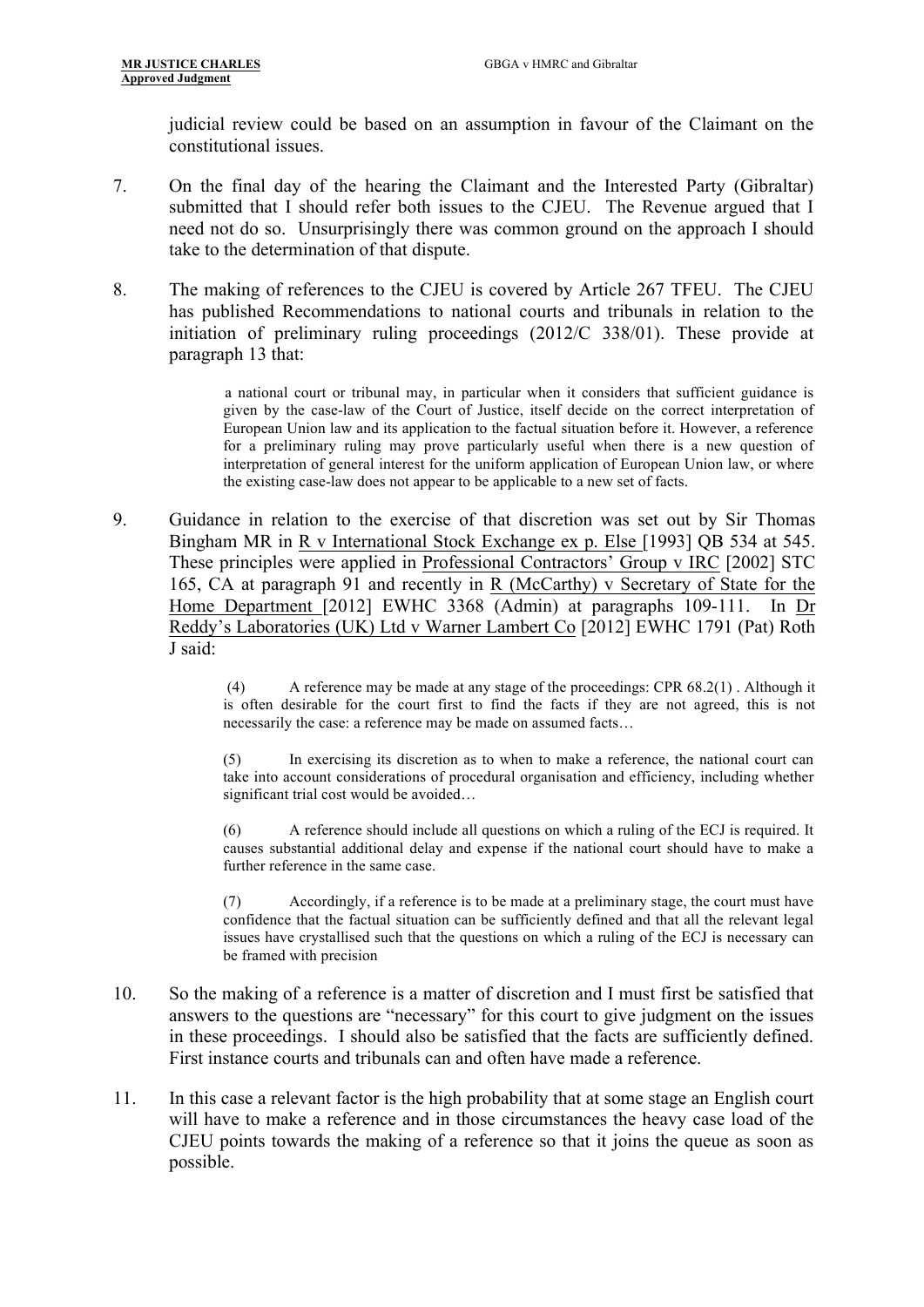- 12. The high probability of a reference also points towards the making a reference on all the European law issues that arise in this case to avoid a further reference. In this context the constitutional issues provide the Revenue with a knock-out blow and so it seems to me highly likely, if not inevitable, that (a) the Revenue will always want to include them as an alternative even if it was to win on the Article 56 issues and (b) Gibraltar will want to be heard on them.
- 13. The Article 56 issues are potentially relevant to other questions of taxation and potentially of general importance, not only to the United Kingdom but also to other Member States, and to businesses and consumers throughout the EU. A reference to the CJEU would enable other States and the Commission to intervene and make submissions.
- 14. The constitutional issues are a matter of considerable constitutional importance for Gibraltar which has now arisen in a number of cases.
- 15. I have decided that I should refer both the constitutional and the Article 56 issues.
- 16. There has not been any oral evidence and any factual disputes are essentially ones of interpretation of published material. No factual disputes have been defined but if some emerge and are defined in the formulation of the questions to be put to the CJEU I will address them.

#### *The Constitutional Issues*

- 17. Gibraltar intervened to raise these issues. They are dealt with obiter by Green J in *Gibraltar Betting and Gaming Association Ltd v Secretary of State for Culture Media and Sport* [2014] EWHC 3236 (Admin); [2015] 1 CMLR 28 at paragraphs 221 to 260 (the First Judicial Review).
- 18. The First Judicial Review was directed to the new licensing and regulatory regime concerning remote gambling (the New Regulatory Framework) which is an important part of the background to the New Tax Regime. In short, and for present purposes, that framework requires companies registered in Gibraltar (and anywhere else including the UK) to obtain a licence if they want to engage in the business of providing remote gaming services to consumers in the UK. It was accepted that the New Regulatory Framework engaged Article 56.
- 19. The determinative issues in the First Judicial Review therefore related to justification of a national measure that it was common ground engaged Article 56. Green J dismissed the claim on the basis that the New Regulatory Framework was justified under EU law as it had a legitimate aim and was not disproportionate or discriminatory. Accordingly, he did not have to decide the constitutional issues or any issues dependent on his conclusion on them.
- 20. It is common ground that Gibraltar is not a Member State and the constitutional issue is whether and how Article 56 applies to nationals of (and so companies incorporated in) Gibraltar. The parties were broadly represented by the same legal teams in the First Judicial Review and none of them advance the obiter conclusion of Green J as their primary case before me. This is unsurprising because it does not represent the best result from their respective standpoints. Three choices were identified: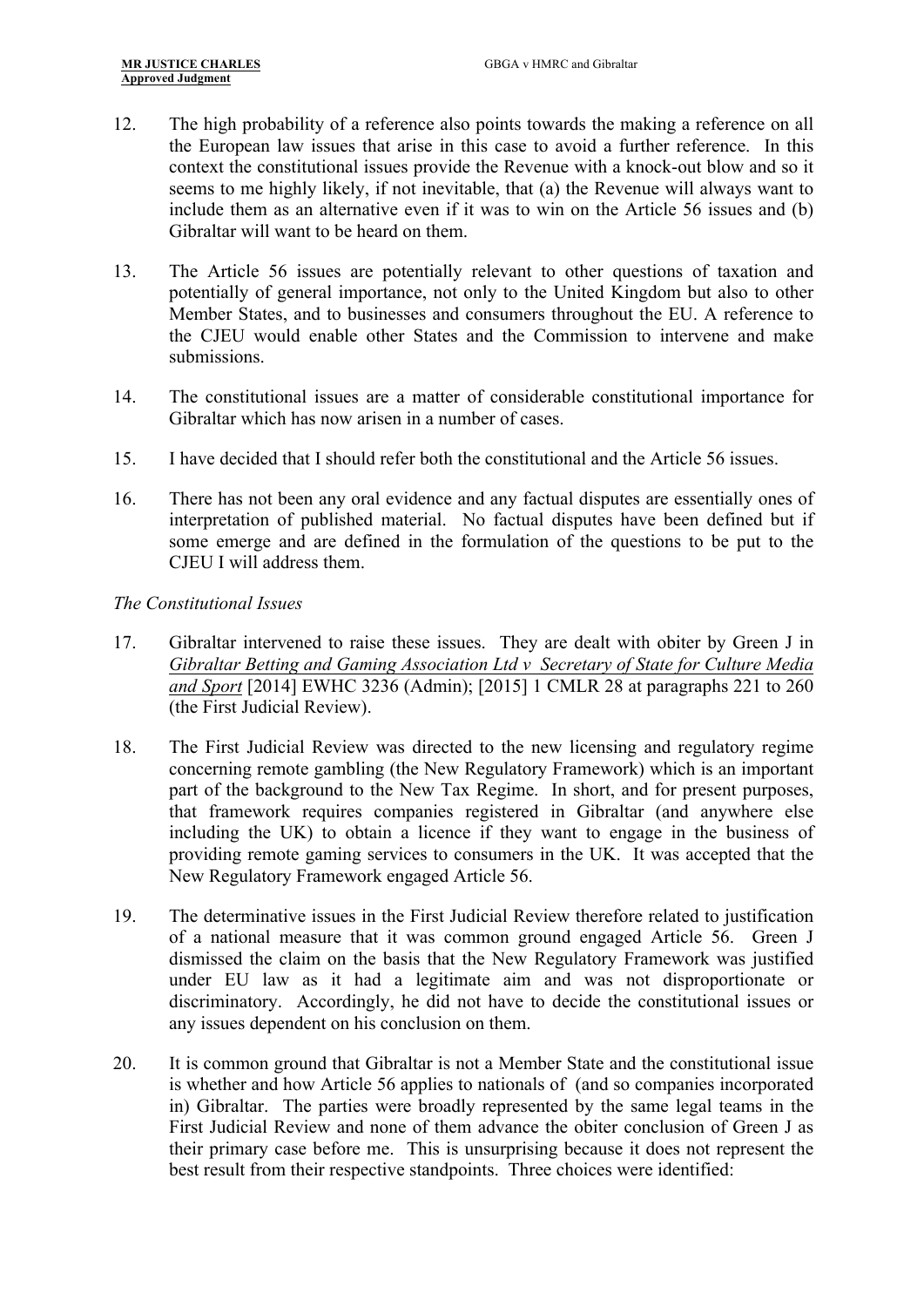- i) Gibraltar and the UK are parts of a single Member State for the purposes of EU law and so Article 56 does not apply, save to the extent that it can apply to an internal measure, (the Revenue's primary position and the fall back position of Gibraltar and the Claimant),
- ii) Gibraltar is to be treated as a Member State for the purposes of Article 56 or as a separate territory with the effect that trade between Gibraltar and the UK is to be treated as intra-EU trade between Member States (the primary position of Gibraltar and the Claimant), and
- iii) Gibraltar is a third country or territory with the effect that EU law is only engaged in respect of trade between the two in circumstances where EU law has effect between a Member State and a non-Member State (the obiter conclusion reached by Green J and the fall-back position of the Revenue).
- 21. On conclusions (i) and (iii), for Article 56 to be engaged at least a possibility has to exist that the relevant restriction on the provision of services exerts collateral or incidental effects upon trade with another Member State. This was addressed by Green J in the First Judicial Review.
- 22. Conclusion (iii) gives rise to the additional issue whether a company established outside the EU (and so in a third country or territory) can rely on EU law to avoid the impact of UK legislation. This issue was not addressed by Green J. In reliance on *Colmer (No 2)*, and the cases referred to in it, the Revenue submits that it could not. This was not challenged and, as the Revenue surmised, this may well be the reason why Gibraltar and the Claimant did not adopt the conclusion on the constitutional issue reached by Green J.
- 23. Green J concluded that the constitutional issues are par excellence issues for the CJEU. I agree. I do not see how it can be said that the answer is clear enough for me either:
	- i) to find in favour of any of the primary arguments put to me and therefore reject the obiter conclusion of Green J, or
	- ii) to depart from his view on the appropriateness of a reference.
- 24. The written and oral arguments indicate that it should be possible for the parties to agree the questions and relevant factual background on the constitutional issues and put them to me either for approval or for resolution of any disagreement on their content.

#### *The Article 56 Issues*

25. It would be possible to determine this judicial review on the assumption that the Claimant and Gibraltar are right on the constitutional issues and so on the hypothesis that as they assert (and the Revenue deny) the Article 56 issues arise and are determinative. This would accord with the approach taken by Green J in the First Judicial Review.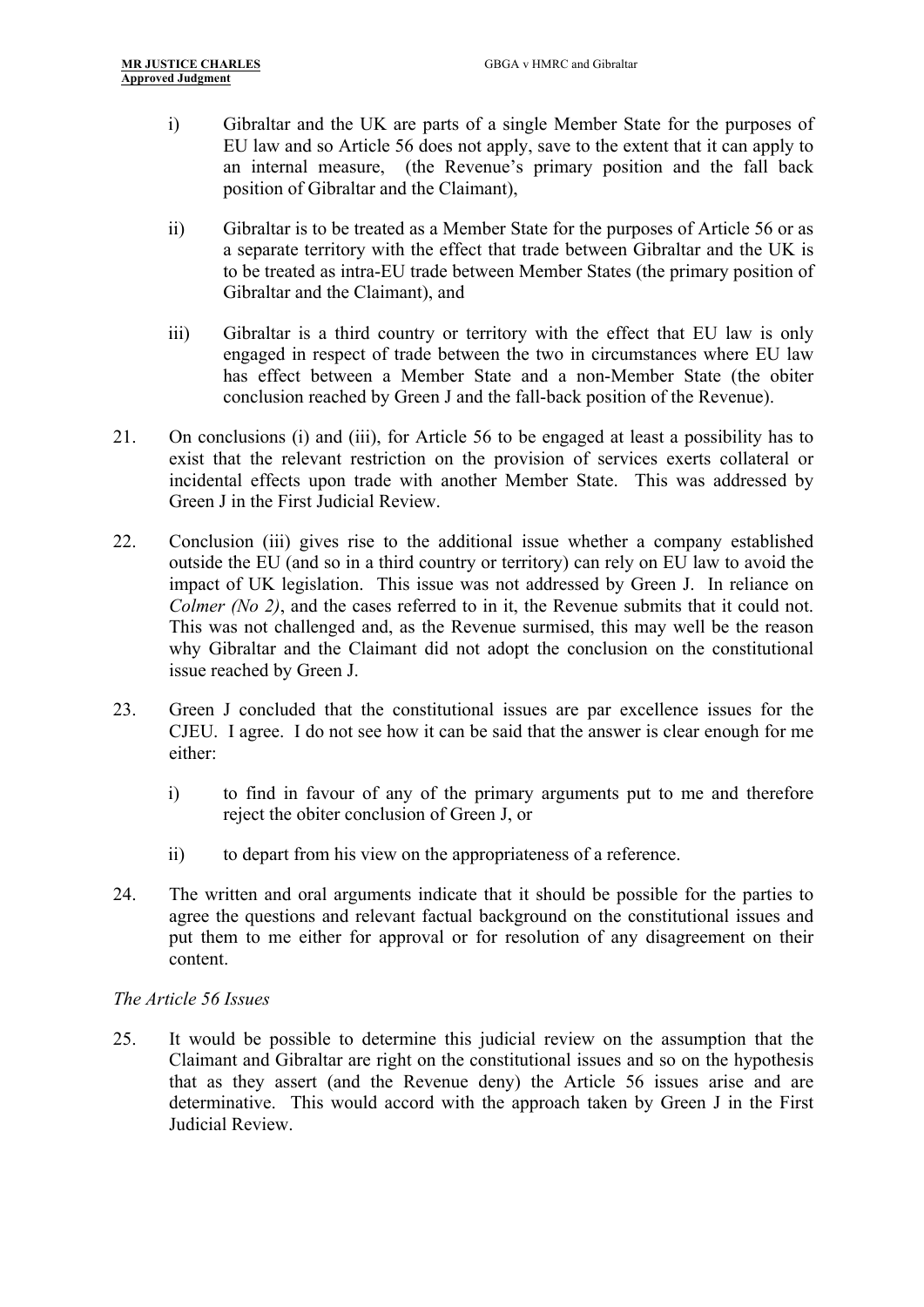- 26. Gibraltar did not advance additional arguments to those advanced by the Claimant on the Article 56 issues and so in this context my references to the parties exclude Gibraltar.
- 27. *The arguments.* The Revenue's primary argument is that the relevant taxes imposed by the New Tax Regime do not engage Article 56 because:
	- i) the taxes are internal (domestic) taxes, and
	- ii) the taxes do not have a discriminatory impact.

The Revenue accepts that for its primary argument to succeed it must be right on both points.

- 28. The first point turns on the nature and impact of the tax. It is a categorisation or characterisation point. The parties applied definitions in the OECD Glossary of Tax terms.
- 29. In argument, distinctions were made between a point of consumption (POC) tax and a point of supply (POS) tax. The Revenue argues that the new taxes are POC taxes.
- 30. In the alternative, the Revenue argues that if the New Tax Regime is an internal (domestic) tax but is discriminatory, it is justifiable.
- 31. The Claimant argues that Article 56 is engaged because the New Tax Regime is a national measure that is "*liable to hinder or make less attractive*" the exercise of the fundamental freedom it provides. Within its arguments it asserts:
	- i) the taxes imposed by the New Tax Regime on its members are not internal (domestic) taxes and are POS taxes on the gross profits of the providers of gambling services,
	- ii) the taxes are not restricted to consumption taking place in the UK because the customer (the chargeable person under the New Tax Regime) may not be in the UK at the time of the transaction,
	- iii) it is discriminatory because it subjects the members of the Claimant to double taxation effects,
	- iv) it is discriminatory because it creates differential treatment in respect of spread-betting operators and with regard to betting exchanges, and
	- v) no valid basis for its justification exists. (It does not argue in the alternative that if an available justification exists it cannot be relied on because, for example, the measures taken are not proportionate.)
- 32. The Claimant's point (i) is or is to the effect that the taxes imposed under the New Tax Regime are restrictions within Article 56.
- 33. In reaching their different assertions on the Article 56 issues the parties rely on: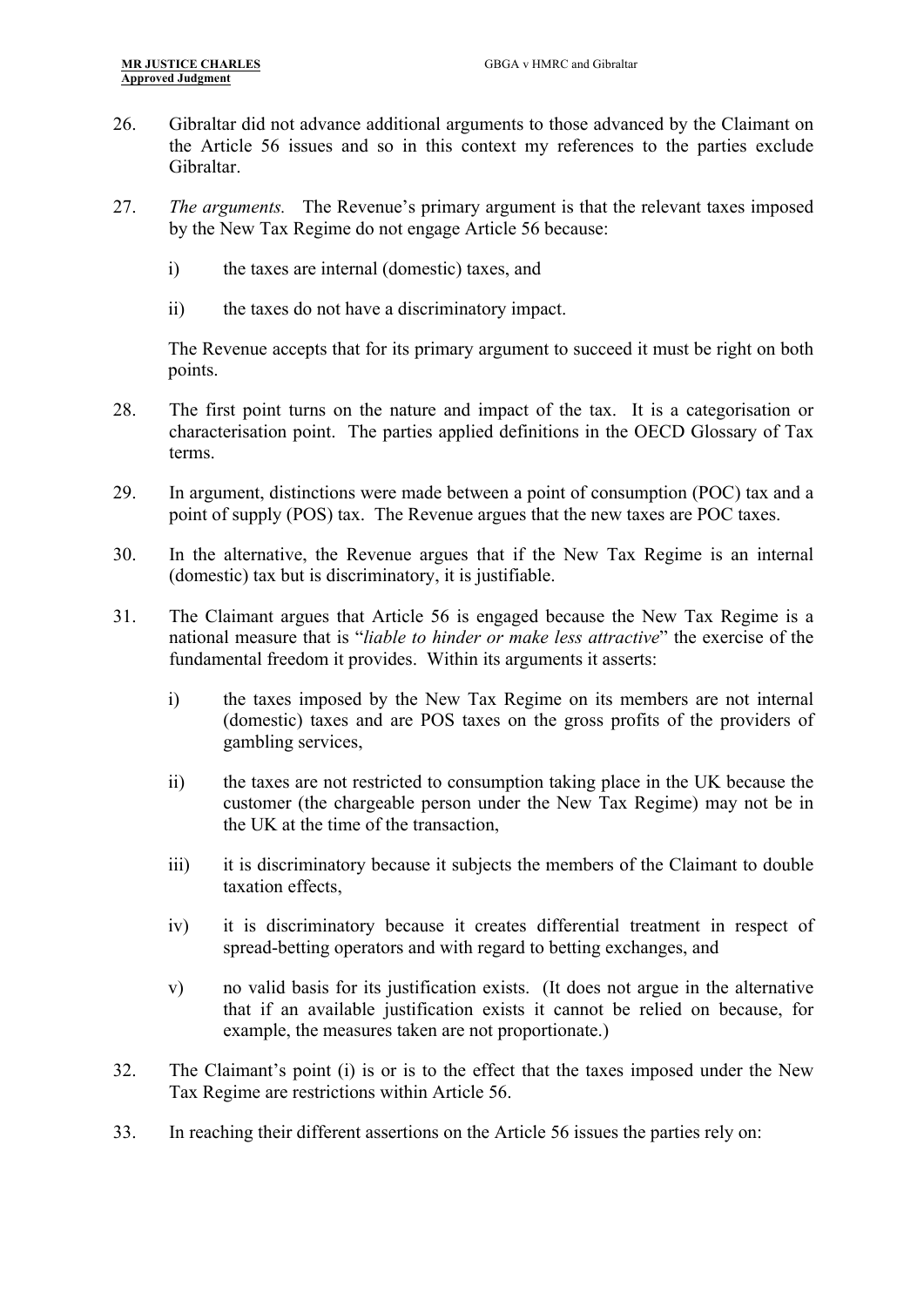- i) their respective analyses of the legislation that imposes the New Tax Regime, and
- ii) their respective interpretation and application of a number of the same decisions of the CJEU and they both refer to opinions of Advocate Generals Kokott and Sharpston.

Initially both the Claimant and the Revenue asserted that the answers they advance on these issues of EU law are clear and so no reference on them was necessary or appropriate. But, as I have mentioned, the Claimant changed its position on this.

- 34. *The starting point for the arguments.* The nature and effect and so the classification or characterisation of the taxes imposed under the New Tax Regime is a fundamental starting point. It seems to me that an analysis of what the taxes are and how they work is of central importance and that any labelling is only convenient shorthand.
- 35. The Revenue argued that this was a national law rather than a European law issue. For many purposes I would agree, but for present purposes it seems to me that this fundamental starting point relates to the application and impact of Article 56 and so it falls to be determined by European law.

#### *The New Tax Regime*

36. It applies to General Betting Duty, Pool Betting Duty and Remote Gaming Duty. The representative provisions for present purposes relate to Remote Gaming Duty and include the following:

#### **CHAPTER 3** REMOTE GAMING DUTY

154 Remote gaming

(1) For the purposes of this Part "remote gaming" is gaming in which persons participate by the use of—

- (a) the internet,
- (b) telephone,
- (c) television,
- (d) radio, or

(e) any other kind of electronic or other technology for facilitating communication.

(2) Remote gaming is "pooled prize gaming" for the purposes of this Part if all or any part of the gaming payment is assigned by or on behalf of the gaming provider to a fund (referred to in this Part as a "gaming prize fund") from which prizes are to be provided to participants in the gaming.

(3) Remote gaming is "ordinary gaming" for the purposes of this Part if it is not pooled prize gaming.

(4) The Treasury may by regulations—

(a) amend the definition of "remote gaming" in subsection (1), and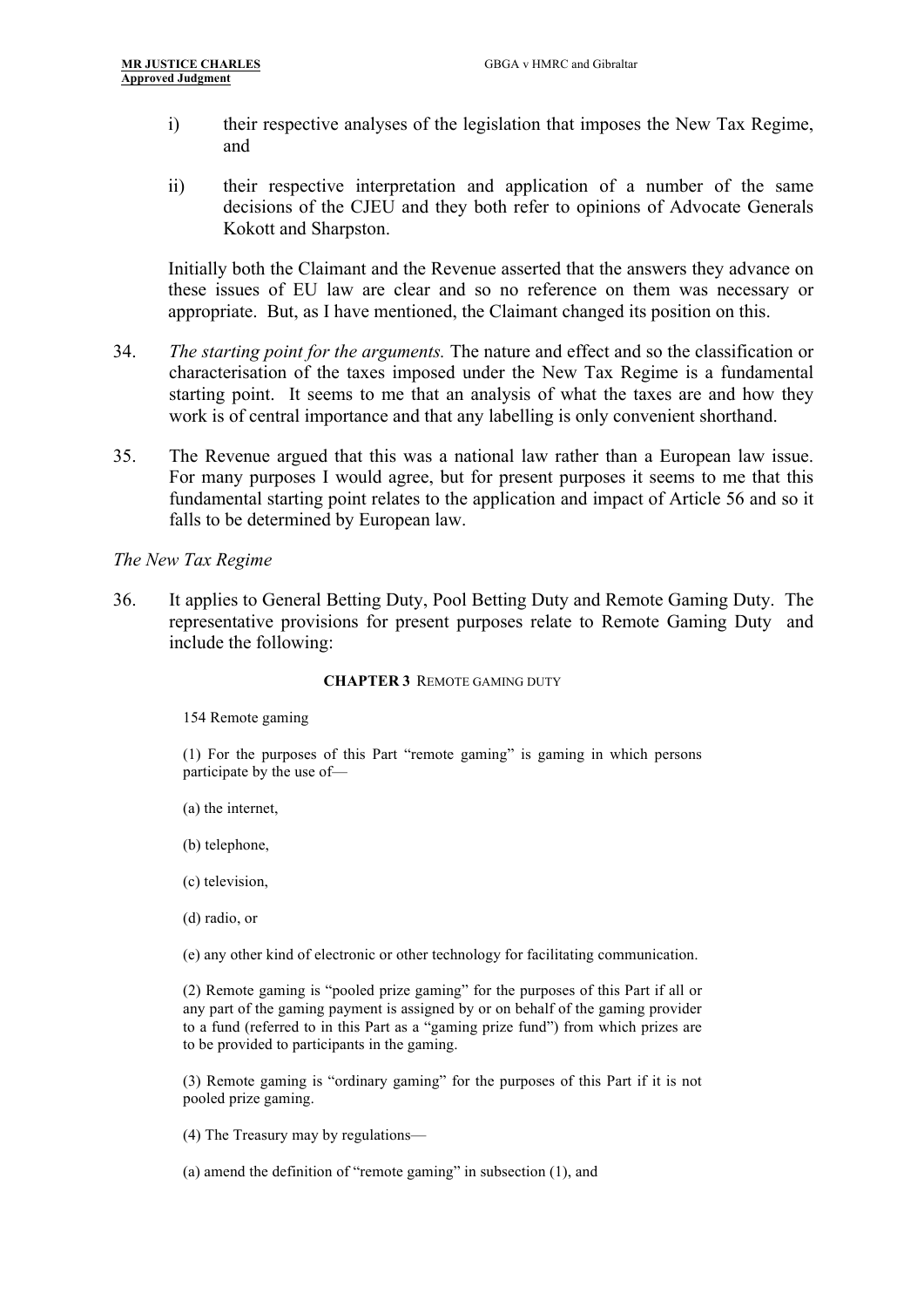(b) make such consequential amendments of section  $17(2A)$  of BGDA 1981 (cases in which bingo duty is not charged on bingo played by means of remote communication) as appear to the Treasury to be necessary.

(5) Nothing in subsection (4)(b) affects the generality of section 194(1).

155 Remote gaming duty

(1) A duty of excise, to be known as remote gaming duty, is charged on a chargeable person's participation in remote gaming under arrangements (whether or not enforceable) between the chargeable person and another person (referred to in this Part as a "gaming provider").

(2) In this Part "chargeable person" means—

(a) any UK person, and

(b) any body corporate not legally constituted in the United Kingdom if the person with whom the arrangements mentioned in subsection (1) are made knows, or has reasonable cause to believe, that at least one potential beneficiary of any prizes from remote gaming under the arrangements is a UK person.

(3) Remote gaming duty is chargeable at the rate of 15% of the gaming provider's profits on remote gaming for an accounting period.

(4) The gaming provider's profits on remote gaming for an accounting period are the aggregate of—

(a) the amount of the provider's profits for the period in respect of pooled prize gaming (calculated in accordance with section 156),

(b) the amount of the provider's profits for the period in respect of ordinary gaming (calculated in accordance with section 157), and

(c) the amount of the provider's profits for the period in respect of retained prizes (calculated in accordance with section 158).

(5) Where the calculation for an accounting period under subsection (4) produces a negative amount—

(a) the gaming provider's profits on remote gaming for the accounting period are treated as nil, and

(b) the amount produced by the calculation may be carried forward in reduction of the gaming provider's profits on remote gaming for one or more later accounting periods.

156 Profits on pooled prize gaming

(1) Take the following steps to calculate the amount of a gaming provider's profits for an accounting period in respect of pooled prize gaming.

*Step 1*

Take the aggregate of the relevant gaming payments made to the provider in the accounting period and deduct the aggregate of any of those payments that are assigned by or on behalf of the provider to gaming prize funds during the period.

*Step 2*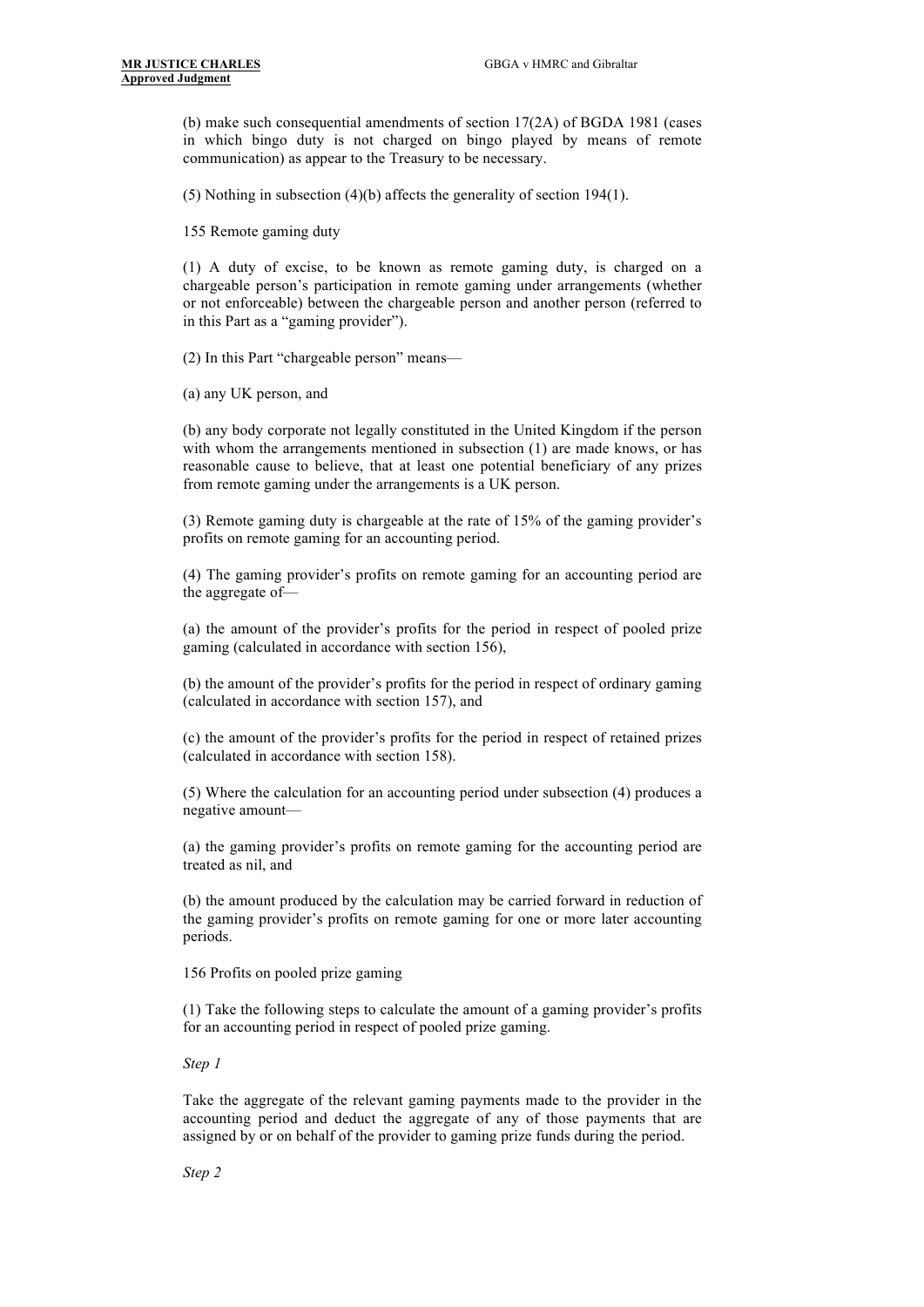If in the accounting period any amount contained in a gaming prize fund to which relevant gaming payments have been assigned by or on behalf of the provider is used otherwise than to provide prizes to participators in pooled prize gaming, multiply each amount so used in the accounting period by the relevant proportion that applies in relation to it.

*Step 3*

Add the aggregate of the amounts calculated under Step 2 to the amount calculated under Step 1.

*Step 4*

If in the accounting period any top-up payment is assigned to a gaming prize fund by the gaming provider, multiply the amount of each top-up payment so assigned in the accounting period by the appropriate proportion that applies in relation to it.

*Step 5*

Subtract the aggregate of the amounts calculated under Step 4 from the amount calculated under Step 3.

(2) For the purposes of Step 2 the relevant proportion, in relation to any amount which is used otherwise than to provide prizes, is—

(a) if the amount relates to a specific game of chance, the proportion of that amount that consists of relevant gaming payments made to the provider in respect of that game,

(b) if the amount does not relate to a specific game of chance but relates to amounts assigned to the fund during a specific period, the proportion of that amount that consists of relevant gaming payments assigned to the fund by or on behalf of the provider during that period, and

(c) in any other case, the proportion of the total amount contained in the fund immediately before the amount is so used which consists of relevant gaming payments assigned to the fund by or on behalf of the provider.

(3) For the purposes of Step 4—

(a) a top-up payment is assigned to a gaming prize fund if the gaming provider assigns an amount (other than a gaming payment) to the fund to satisfy a guarantee given by the gaming provider that prizes of a specified minimum amount will be available in respect of gaming under arrangements made with the provider, and

(b) the appropriate proportion, in relation to such a top-up payment, is the proportion determined in accordance with a notice published by the Commissioners.

(4) A notice under subsection (3)(b) may provide for top-up payments to be ignored for the purposes of Step 4 in a specified case or class of cases.

(5) In this section "relevant gaming payment" means a gaming payment in respect of pooled prize gaming.

157 Profits on ordinary gaming

(1) To calculate the amount of a gaming provider's profits for an accounting period in respect of ordinary gaming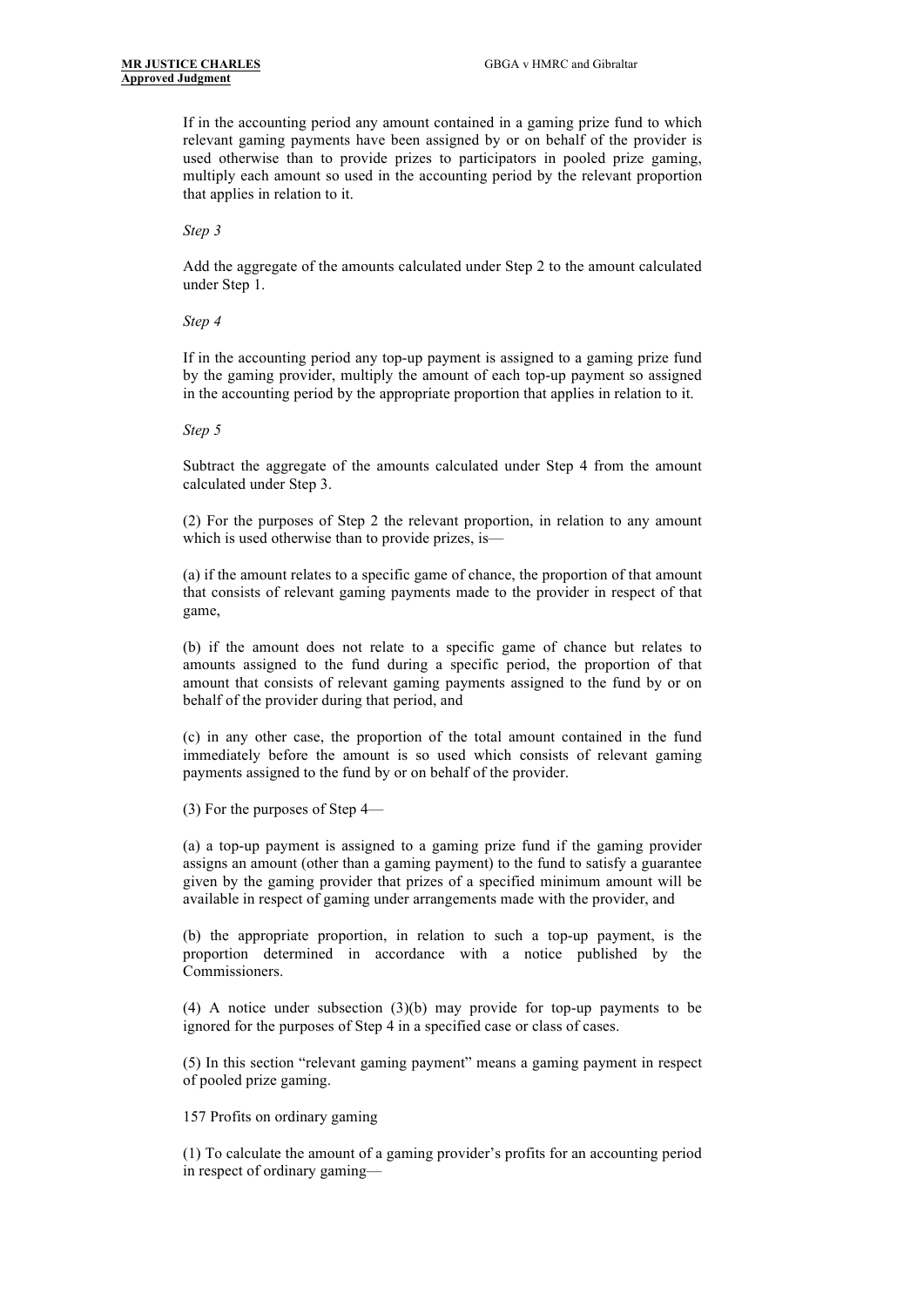(a) take the aggregate of the gaming payments made to the provider in the accounting period in respect of ordinary gaming, and

(b) subtract the amount of the provider's expenditure for the period on prizes in respect of such gaming.

(2) The amount of the gaming provider's expenditure on prizes for an accounting period in respect of ordinary gaming is the aggregate of the value of prizes provided by or on behalf of the provider in that period which have been won (at any time) by chargeable persons participating in ordinary gaming.

158 Profits on retained prizes

(1) The amount of a gaming provider's profits for an accounting period in respect of retained prizes is the aggregate of the amounts which cease to be qualifying amounts during the accounting period.

(2) An amount is a qualifying amount for the purposes of this section if, as a result of a person ("P") being notified as mentioned in section  $160(1)$ , it has been taken into account in calculating the provider's profits for any accounting period under section 156 or 157.

(3) An amount ceases to be a qualifying amount for the purposes of this section if, otherwise than by virtue of being withdrawn by P as mentioned in section 160(1), P ceases to be entitled to withdraw it.

(4) The Commissioners may by notice published by them direct that subsection (3) is not to apply in a specified case or class of cases.

162 Liability to pay

(1) A gaming provider is liable for any remote gaming duty charged on the provider's profits on remote gaming for an accounting period.

(2) If the gaming provider is a body corporate, the provider and the provider's directors are jointly and severally liable for any remote gaming duty charged on the provider's profits on remote gaming for an accounting period.

(3) Remote gaming duty which is charged on the gaming provider's profits on remote gaming for an accounting period may be recovered from the holder of a remote operating licence for the business in the course of which the gaming took place as if the holder of the licence and the provider were jointly and severally liable to pay the duty.

165 Accounting period

(1) For the purposes of this Part—

(a) a period of 3 consecutive months is an accounting period, but

(b) the Commissioners may by regulations provide for some other period specified in, or determined in accordance with, the regulations to be an accounting period.

(2) The first day of an accounting period is such day as the Commissioners may direct.

(3) The Commissioners may agree with a person to make either or both of the following changes for the purposes of that person's liability to general betting duty, pool betting duty or remote gaming duty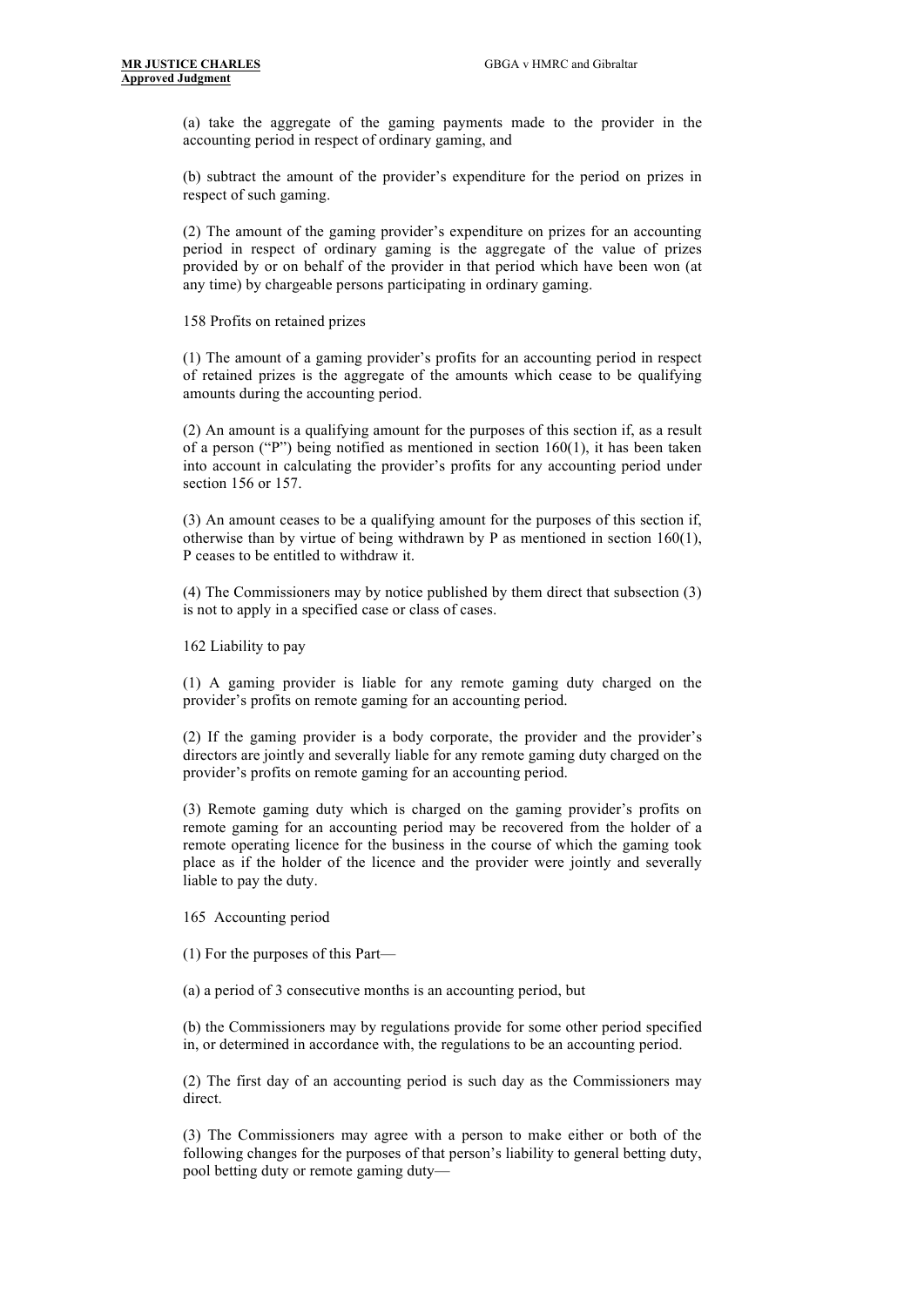(a) to treat specified periods (whether longer or shorter than 3 months) as accounting periods;

(b) to begin accounting periods on days other than those applying by virtue of subsection (2).

(4) The Commissioners may by direction make transitional arrangements for periods (whether of 3 months or otherwise) to be treated as accounting periods where—

- (a) a person becomes or ceases to be registered, or
- (b) an agreement under subsection (3) begins or ends.

(5) A direction under this section—

(a) may apply generally or only to a particular case or class of case, and

(b) must be published unless it applies only to a particular case.

186 UK person

(1) In this Part "UK person" means—

(a) an individual who usually lives in the United Kingdom, or

(b) a body corporate which is legally constituted in the United Kingdom.

(2) The Treasury may by regulations—

(a) amend the definition of "UK person" in subsection (1),

(b) make provision as to the cases in which a person is, or is not, a UK person for the purposes of this Part, and

(c) make provision about bets made, and arrangements to participate in remote gaming entered into, by bodies of persons unincorporate.

(3) The Commissioners may by notice published by them—

(a) specify steps that must be taken in order to determine whether a person making a bet or entering into arrangements to participate in remote gaming is a UK person,

(b) specify who must take those steps,

(c) specify circumstances in which a person making a bet or entering into arrangements to participate in remote gaming is to be treated as a UK person because of a failure to produce sufficient evidence to the contrary, and

(d) specify circumstances in which a person making a bet or entering into arrangements to participate in remote gaming is to be treated as not being a UK person on the basis of evidence of a description specified in the notice.

- 37. In broad outline, prior to the change introduced by the New Tax Regime, the relevant UK tax law had the general effects that:
	- i) providers of remote gambling services established in the UK paid tax in the UK on their gross profits (as defined) derived from remote gambling services to customers wherever they lived and so their worldwide remote gambling services at a rate of 15%. It was common ground before me that this could correctly be described a POS tax,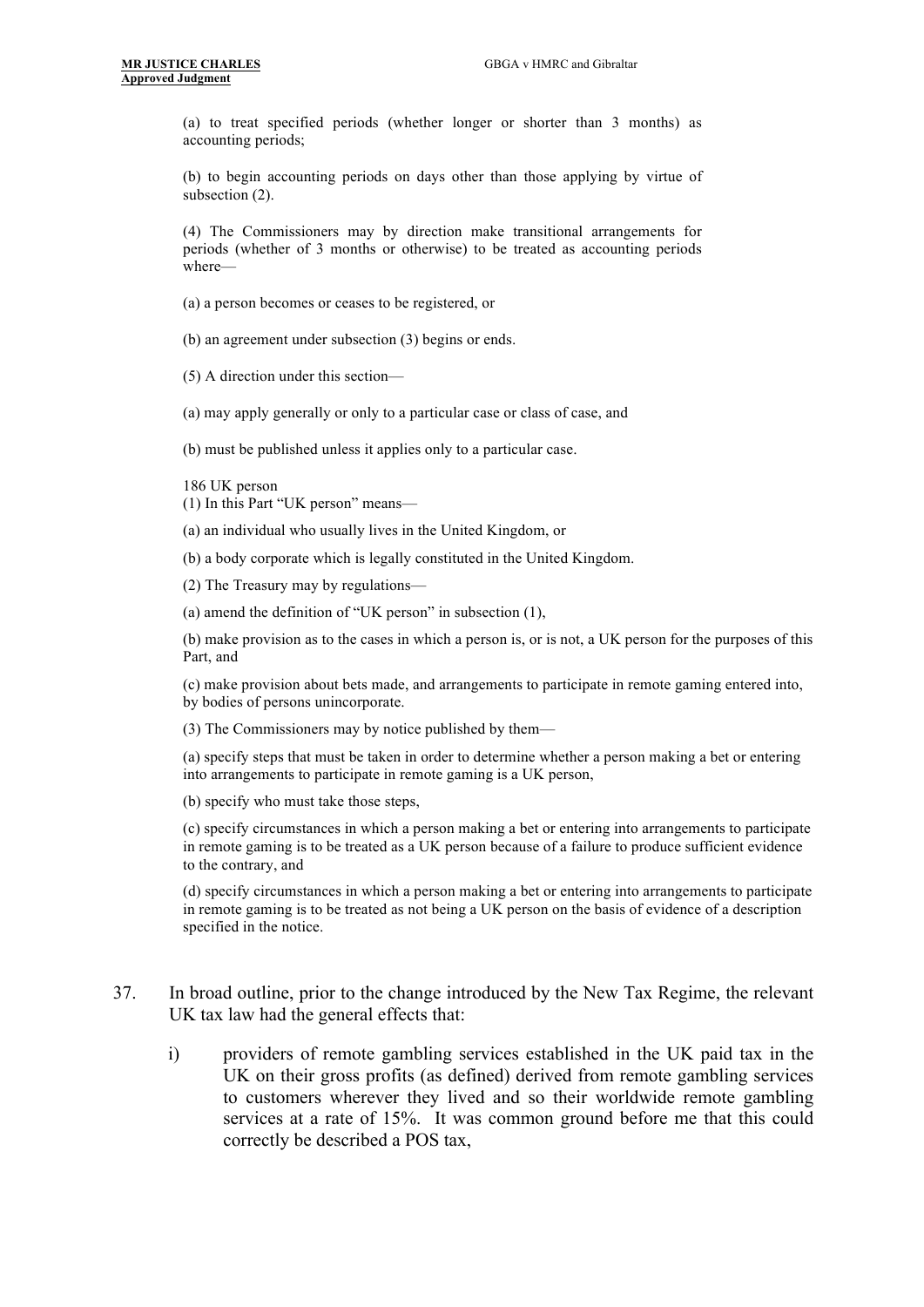- ii) providers of remote gambling services established in Gibraltar paid no tax in the UK on the remote gambling services they provided to and which were consumed by persons in the UK, and
- iii) providers of remote gambling established in Gibraltar paid tax in Gibraltar on their remote gambling services worldwide (a) at a rate of 1% of turnover in respect of online fixed-odds betting and betting exchanges, and (b) at a rate of 1% of gross profit or gaming yield (as defined) in respect of online casinos (subject to an annual minimum and maximum payment). Again it was common ground before me that this could correctly be described as a POS tax.
- 38. After the introduction of the New Tax Regime:
	- i) the position in Gibraltar remains the same, but
	- ii) a duty (remote gaming duty) is charged on a chargeable person's (as defined) participation in remote gaming with the providers of remote gambling services whether they are established in the UK, in Gibraltar or elsewhere in the world (the gaming provider),
	- iii) the rate of that tax in the UK is 15% on the gaming provider's profits (as defined) for the relevant period,
	- iv) the tax is payable by the gaming providers, and as I understand it such payment is a condition of maintenance of their licence to provide the services, and
	- v) the providers of remote gambling services established in the UK no longer pay any other gambling duty on those services in the UK.
- 39. In my view:
	- i) the New Tax Regime applies in an indistinctly applicable manner to gambling operators established anywhere in the world,
	- ii) it applies equally to operators established in the UK as it does to those established in other EU Member States, or indeed the rest of the world, on the basis of the common feature for all of them is that in order to be subject to remote gambling duties, they have to supply relevant gambling services to UK persons (as defined), and
	- iii) the effect of the common feature mentioned in sub-paragraph (ii) is that each supplier of remote gambling services, wherever it is established, is liable to pay the tax charged on the supply of those services to UK persons (as defined) - and so the UK remote gambling market (so defined) - and, in that sense, the New Tax Regime can be said to create a "level playing field" between all of those suppliers in that market.
- 40. At least 55% of the remote gambling services provided to UK based customers is provided by companies based in Gibraltar and the evidence indicates that approaching 90% of the economic activity by UK based customers in the UK remote gambling market did not bear any excise duty for the UK exchequer. Accordingly, it is clear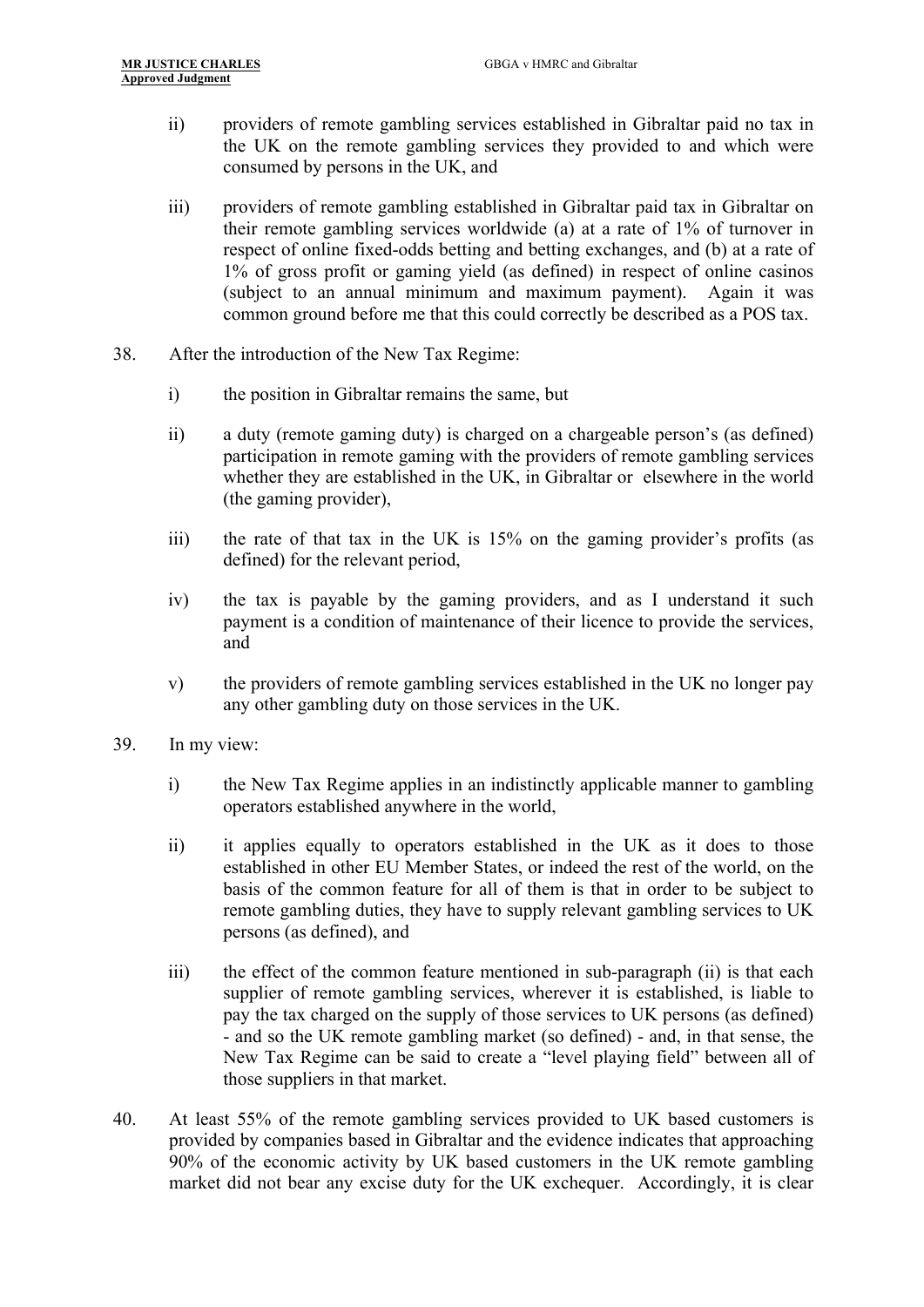that a main purpose of the New Tax Regime is to change this and to give the result that the providers of remote gambling services to UK customers wherever those providers are based should pay tax on this economic activity with their UK based customers.

- 41. Under the New Tax Regime a combination of the statutory definition and the Revenue's Guidance has the effect that a chargeable person is any person who normally lives in the UK and any body corporate registered in the UK. The Guidance sets out factors to be taken into account in identifying and determining who normally lives in the UK. Also, s. 155(2)(b) and the Guidance provide that UK persons cannot hide behind a corporation that is incorporated outside the UK.
- 42. Initially it was proposed that the definition of UK person would be based on where the person was when the transaction was entered into. This was changed after consultation with amongst others, the Claimant, to meet stakeholder concerns.
- 43. In its Addendum to Information Note No 1 the Revenue has set out a way to determine whether the person in question is a UK Person. If the person declares that they do not live in the UK this is verified against a series of indicators. The indicators in question (such as the address on a driving licence and the billing address for a credit card) are of a type that correlates with more than a transitory presence in the UK. The requirement for two to be met is designed to be a further safeguard that the net is not cast unnecessarily widely.
- 44. To be a chargeable person, the UK person or beneficiary who is a UK person does not have to be in the UK at the time the relevant remote gaming arrangements are entered into. So, the chargeable event is not limited to an arrangement with a person or corporate body in the UK at the time it takes place, but a significant amount of the relevant arrangements will be with such persons.
- 45. The Claimant has asserted that a UK person (as defined) may also satisfy two or more requirements showing residence in a different Member State. But it has not adduced any evidence to suggest that other Member States would treat a UK person in any given circumstance as being a customer in that Member State.
- 46. The Revenue also point out that it can reconsider the guidance from time to time.
- 47. Under the New Tax Regime, the UK exchequer no longer charges and receives tax on the remote gambling services provided by UK based companies to customers based outside the UK (applying the definitions and guidance). But it is apparent that under the New Tax Regime the UK exchequer will obtain a substantial increase in tax receipts from remote gambling.
- 48. It is also apparent that the providers of remote gambling services based in Gibraltar:
	- i) will no longer be able to provide such services to UK persons (as defined) and so to the UK remote gambling market (so defined) free of UK tax,
	- ii) will incur additional expense in complying with the New Tax Regime and the New Regulatory Framework,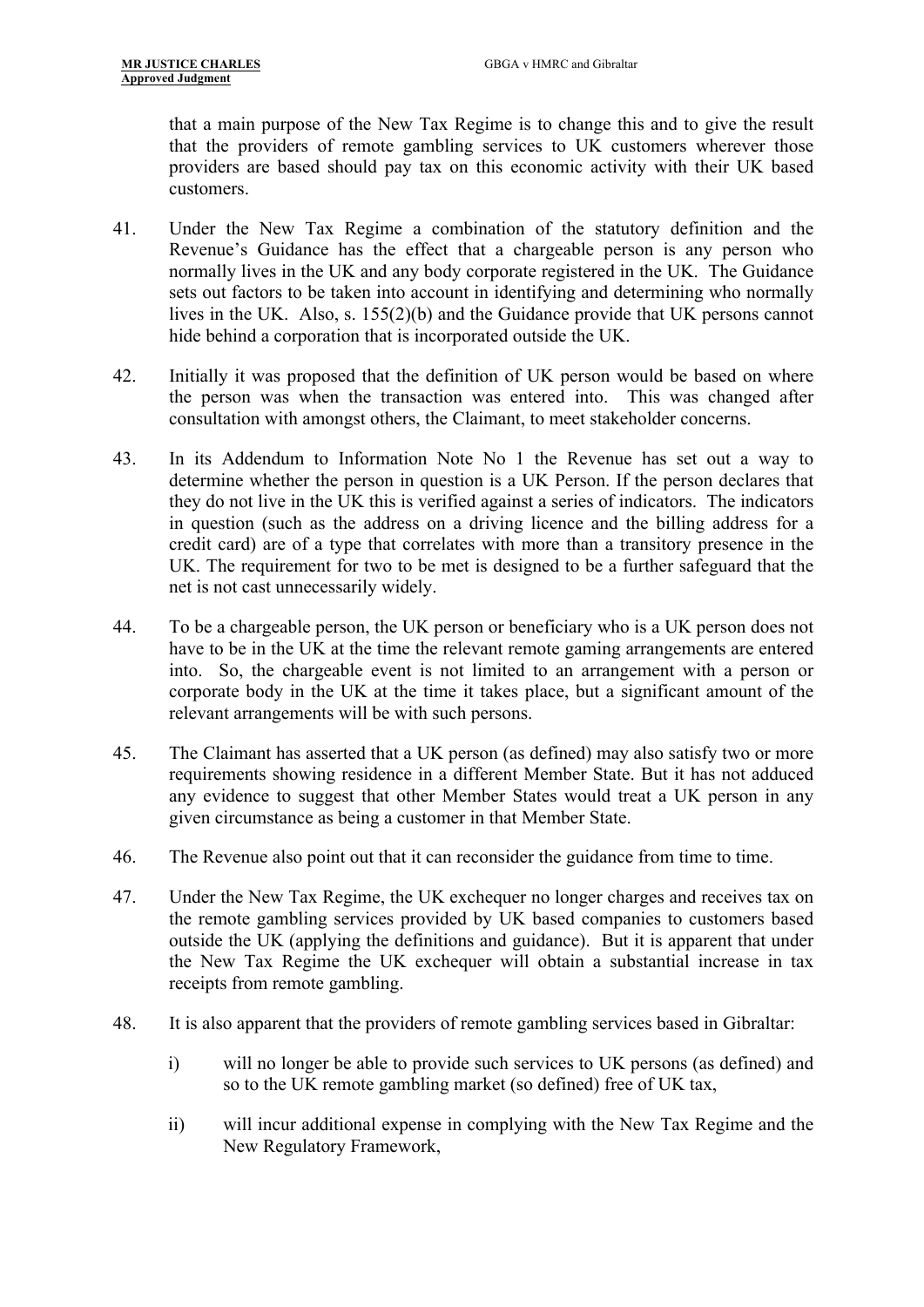- iii) will, until a double taxation arrangement is put in place or Gibraltar changes its tax regime, pay tax in both the UK and Gibraltar on the same business activity with UK persons (as defined).
- 49. The Revenue argues that these results flow from the fiscal sovereignty of the UK (and Gibraltar) in respect of an internal (domestic) taxation regime that is nondiscriminatory.
- 50. Counsel for the Revenue referred to the tax payable in the UK under the New Tax Regime as a tax on net stakes charged on a POC basis.
- 51. The Claimant maintained that the tax remained a tax on the profits of the supplier charged on a POS basis.
- 52. Unsurprisingly, it is arguable that each of those respective lines of submission fit with the results of the New Tax Regime.
- 53. This is because its effect is to charge tax on a defined part of the receipts of a provider less a defined part of the outgoings of the provider. The definition and so the assessment of that part of the profits relates to the source of the business, namely in broad terms the UK market.
- 54. Before the New Tax Regime came into effect those receipts and outgoings were taken into account in determining the profit of the provider but in its books and records they would not have to have been so identified. Since the introduction of the New Tax Regime that part of its income and outgoings does have to be identified and so isolated from other receipts and outgoings of the provider. The result of that identification could as such be taken forward into a calculation of the provider's profit from all of its activities. But, in any event and by definition, that result is identified and quantified without reference to any administrative or other expenses (e.g. rent and wages) or the 15% tax payable on that sum (i.e. on the difference between the defined receipts and the defined outgoings).
- 55. So the essential change and the essential effect of remote gaming duty is that it identifies and charges tax on a defined net return from an identified market and that market and that return are defined in the same way for all the providers of gambling services to that market.
- 56. It follows that both the difficulties in and the administrative needs for applying those definitions to identify the tax payable apply uniformly to all the providers in that market wherever they are based.
- 57. Thus the essential question on the categorisation or characterisation question is whether in the application of Article 56 and the authorities and opinions relied such a tax is:
	- i) an internal (domestic) tax because of its connection with an internal (domestic) market and so can be correctly and conveniently labelled a POC tax as the Revenue assert,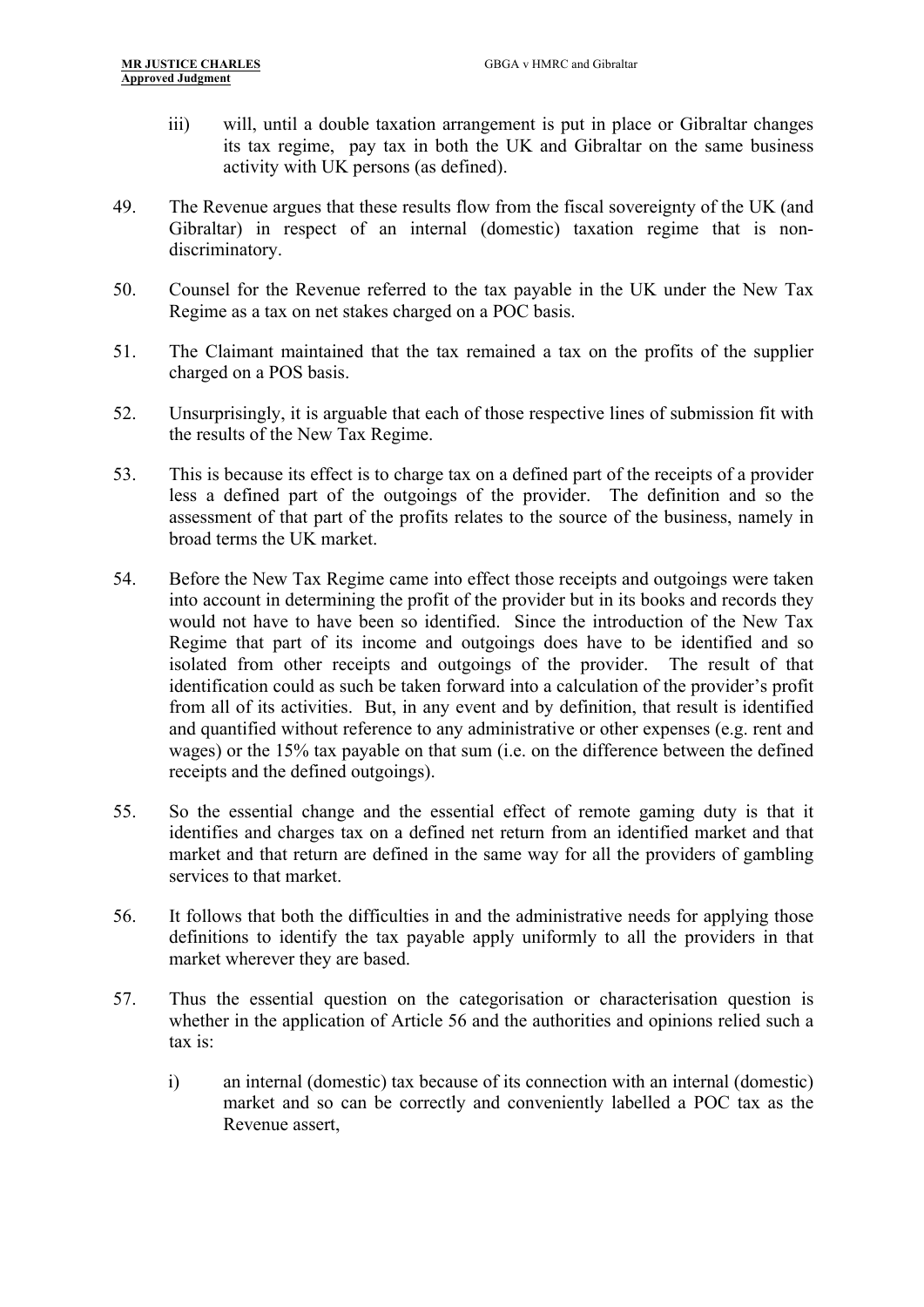- ii) an external tax on a part of the income (which is then taken into account in determining the profit or loss from all sources) of the provider and so can be correctly and conveniently labelled a POS tax as the Claimant asserts.
- 58. *The Revenue's argument by analogy to VAT.* The New Tax Regime is not directed to a tax that is harmonised but the Revenue points to changes made by the EU to VAT to show that:
	- i) an equivalent change from a POS regime to a POC regime was made to that tax for fiscal reasons, and
	- ii) a POC tax, and thus one directed at the economic activity at the point and place of consumption rather than its supply, is or includes a tax that is collected from, and assessed by reference to accounting periods of, the supplier of the goods or services.
- 59. As its name indicates VAT is a tax on added value. It is a tax based on turnover, it is levied on individual transactions, it is paid by the customer (who may or may or not be a VAT taxable person) to the supplier and, after making allowable deductions, the supplier accounts for it on an aggregate basis to the relevant exchequer. So it is a tax concerned with the consumption by the (or each) consumer of the goods or services in question.
- 60. Initially it was taxed under a POS regime and so:
	- i) the relevant supply (or taxable economic activity) was treated as taking place where the supplier was established, and
	- ii) the exchequer that received the VAT as part of its overall tax revenues was that of the state where the supplier was established.
- 61. The approach to the changes is shown by paragraph 3 of a Communication from the Commission to the Council, the European Parliament and the European Economic and Social Committee Review entitled "Review and update of VAT strategy priorities" dated 20 October 2003 (COM(2003)614 final). It is also reflected in the recitals of Directive 2008/8/EC. The changes were rolled out in stages initially to business to business supplies, and later to defined types of electronically supplied services from providers outside the EU. From 1 January 2015, Article 5 of Directive 2008/8/EC has made the place of supply for all electronically supplied services (regardless of where the supplier is located) the place where the consumer "is established, has his permanent address or usually resides" subject to "effective use and enjoyment" provisions in Article 59a.
- 62. The effect of the change is that:
	- i) the rate of VAT on a supply of such services by suppliers based in the UK and in other Member States is set by the UK, because this is the place where the new regime provides that the supply (or relevant economic activity) takes place, and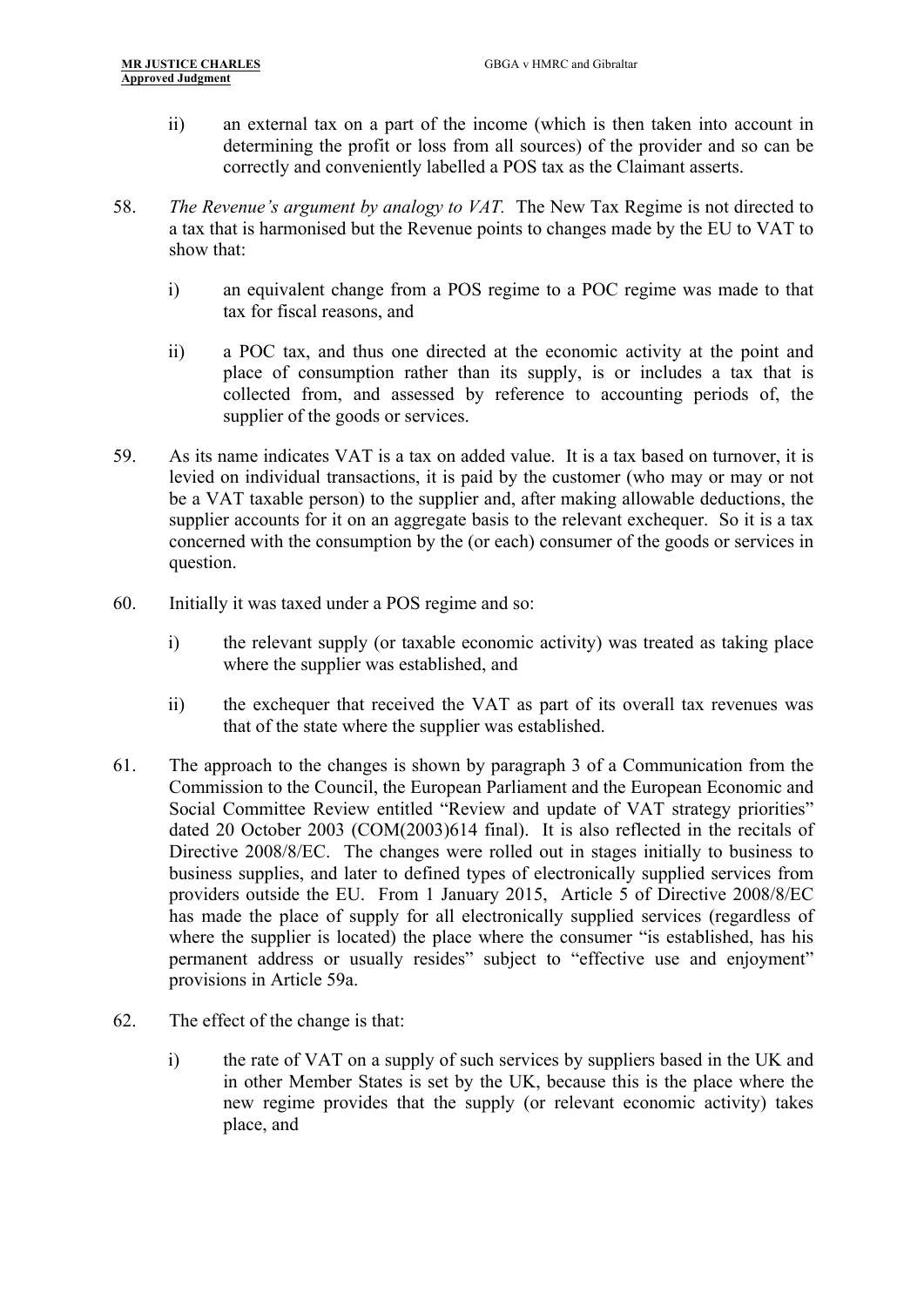- ii) the suppliers based in the UK and in other Member States will file VAT returns quarterly and, pursuant to arrangements made, will end up accounting to HMRC for VAT on such supplies and so such consumption of services by customers based in the UK.
- 63. The New Tax Regime works in the same way although the tax is calculated differently in that it is a tax on profits as defined (and so net stakes from a defined market) rather than turnover (gross receipts) less set offs of recoverable VAT (input tax).
- 64. I agree with the Revenue that this comparison supports the view that:
	- i) Member States can by their tax legislation charge tax such as VAT or tax on remote gambling services and thus tax an economic activity relating to the supply of goods or services which takes place or can be said to take place in two states by reference to the place where the supplier or the consumer is established,
	- ii) subject to other restrictions, it is open to the UK to charge tax on the supply of remote gaming on a POC basis, and
	- iii) such a tax regime, and so the New Tax Regime, is a POC tax regime on the supply of such services by reference to where they are consumed or taken up and not a tax on the profits of the suppliers akin to corporation tax or income tax.
- 65. *The Claimant's arguments.* It argues that the analogy with VAT is misplaced or points towards the opposite conclusion.
- 66. General points are that VAT is a harmonised tax and so:
	- i) the analogy with VAT falls on this basis, and
	- ii) this difference points in favour of a conclusion that absent harmonisation it would be recognised that the changes to VAT would or could hinder the free movement of services within the Union. In this context, the Claimant referred to and relied on Recital 4 of the Principal VAT Directive (Directive 2006/112/EC).
- 67. It also argues that the Revenue's analysis that the effect of the New Tax Regime is to tax the consumption of gambling services is incorrect and that its effect is to tax the supply of services.
- 68. In particular, it pointed out that:
	- i) the tax was not referable to or charged on each individual arrangement (and so not like a penny on a pint or VAT), that for an accounting period or an event like the Cheltenham Festival or the Grand National no tax may be payable because the supplier (the provider of the gambling services) paid out more than it took in from arrangements during that period or for that event,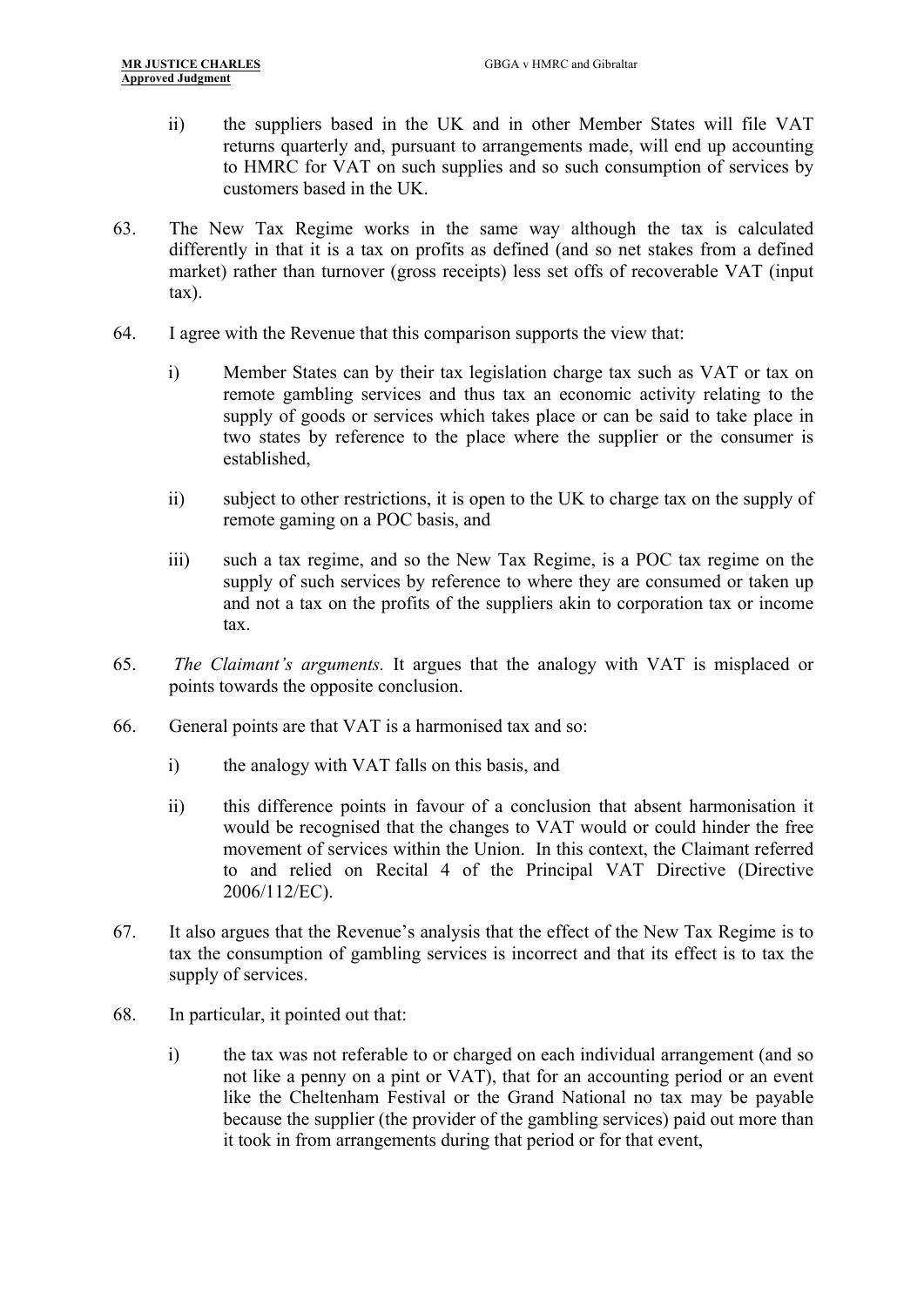- ii) the tax was unlike the old gambling duty which was based on a percentage of total stakes and so a certain percentage of each sum placed by a customer,
- iii) the tax payable does not have a necessary relationship to the amount or value of the services consumed by a (or each) customer but relates to the supplier's aggregate net receipts for a defined class of customers over a specified accounting period, and
- iv) the effect of the deduction of winnings to identify and quantify the taxable sum cannot be correctly described as a matter of procedural mechanics, or a method of calculation, so as to found the result the Revenue asserts that the target and effect of the taxation is to charge economic activity in the UK and so the UK based consumer (as the chargeable person) effectively by reference to the turnover of the provider, because this process of calculation goes to the heart of what is being taxed.
- 69. In support of these arguments the Claimant pointed to Government publications describing the New Tax Regime as a tax on gross profits, to points made by the Revenue in its skeleton argument to the effect that the cost would fall on the suppliers rather than the consumers and the Revenue's analysis during the consultation process illustrated by the Tax Assessment which stated:

the impact on individuals and households is expected to be negligible as this measure is not expected to have significant impact on availability, price, and payouts of remote gambling… companies based abroad will become liable to UK duty and consequently face an increase in their administrative burden and tax liabilities

- 70. *Conclusion.* I agree with the passing comment of Lord Pannick QC (counsel instructed by Gibraltar) to the effect that these rival arguments both have force.
- 71. I was taken to a great deal of case law in respect of the Revenue's primary argument but it was not submitted to me that any of those cases provided clear guidance on how, for the purposes of the application of Article 56, I should determine the fundamental starting point of that argument, and so determine:
	- i) which of the rival contentions summarised above on the nature and effect (and so the character) of the taxes imposed by the New Tax Regime is correct, or
	- ii) whether the point that the definition of a UK person means that a relevant transaction with a UK based customer (consumer) may take place whilst he is outside the UK is relevant or determinative.
- 72. It is clearly necessary to decide this fundamental starting point and in my view the absence of any clear guidance on it means that it should be referred to the CJEU.

#### *Pausing here*

- 73. For the reasons I have given both:
	- i) the answer to the fundamental starting point to the Article 56 issues, and
	- ii) the constitutional issues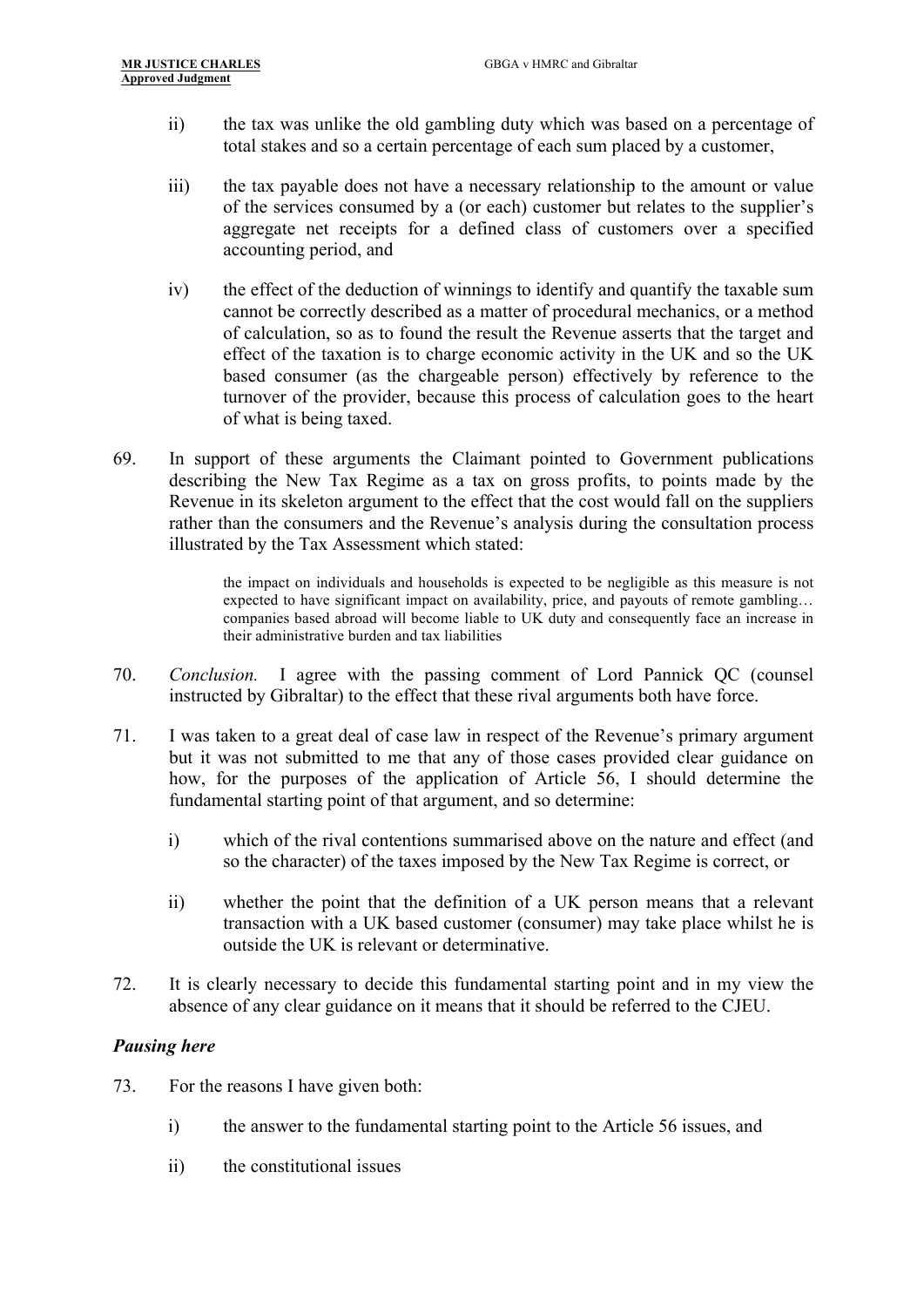involve issues of European law that are not *acte clair*.

- 74. So both of the Revenue's alternative routes and the Claimant's stepping stones to success involve the determination of such points of European law.
- 75. At the next stage of the Article 56 issues, namely whether a measure of indistinctly applicable internal taxation will only constitute an infringement of Article 56 TFEU where it operates against entities established in other Member States in a discriminatory way, either in law or in fact, I was referred to a large number of cases and heard a considerable amount of argument.
- 76. In my view the arguments based on those cases also need to be referred to the CJEU and I shall deal with them very briefly because no summary would do them justice not least because they involve detailed and differing analyses of the cases.

#### *The next stage of the Article 56 issues*

- 77. None of the cases to which I was referred contains in clear and explicit terms a statement by the CJEU of the principle of law on which the Revenue relies. However, I hasten to add (a) that this does not mean that they do not support the existence of that principle, and (b) that I am not expressing any view on whether the CJEU will or will not decide that the Revenue or the Claimant is correct. Rather, I rely on this and
	- i) the point that the opinions of AG Kokott on which the Revenue rely provide different analyses for the result sought by the Revenue and indicate that her conclusion has not been clearly established by the case law, and
	- ii) there is arguably a difference of opinion and approach between her and AG Sharpston

to found my view that the existence or non-existence of the principle is not *acte clair* and so should be referred.

- 78. The opinions of AG Kokott are in Case C-134/03 Viacom [2005] ECR I-1167, ECJ (see in particular paragraphs 57 and 60 to 65), Case C-498/10 X NV [2013] 1 CMLR 33 (see in particular paragraphs 17 to 33) and Case C-686/13 X AB (see in particular paragraphs 38 to 45).
- 79. The opinion of AG Sharpston is in Case C-623/13 de Ruyter (see in particular paragraphs 44 to 53).

#### *Discrimination*

- 80. One argument is based on the double taxation of providers based in jurisdictions which impose a POS tax.
- 81. In short:
	- i) the Claimant asserts that this gives rise to a differential burden between providers in the United Kingdom and such other providers. It also submits that this effect is contrary to the principle of neutrality as set out in the OECD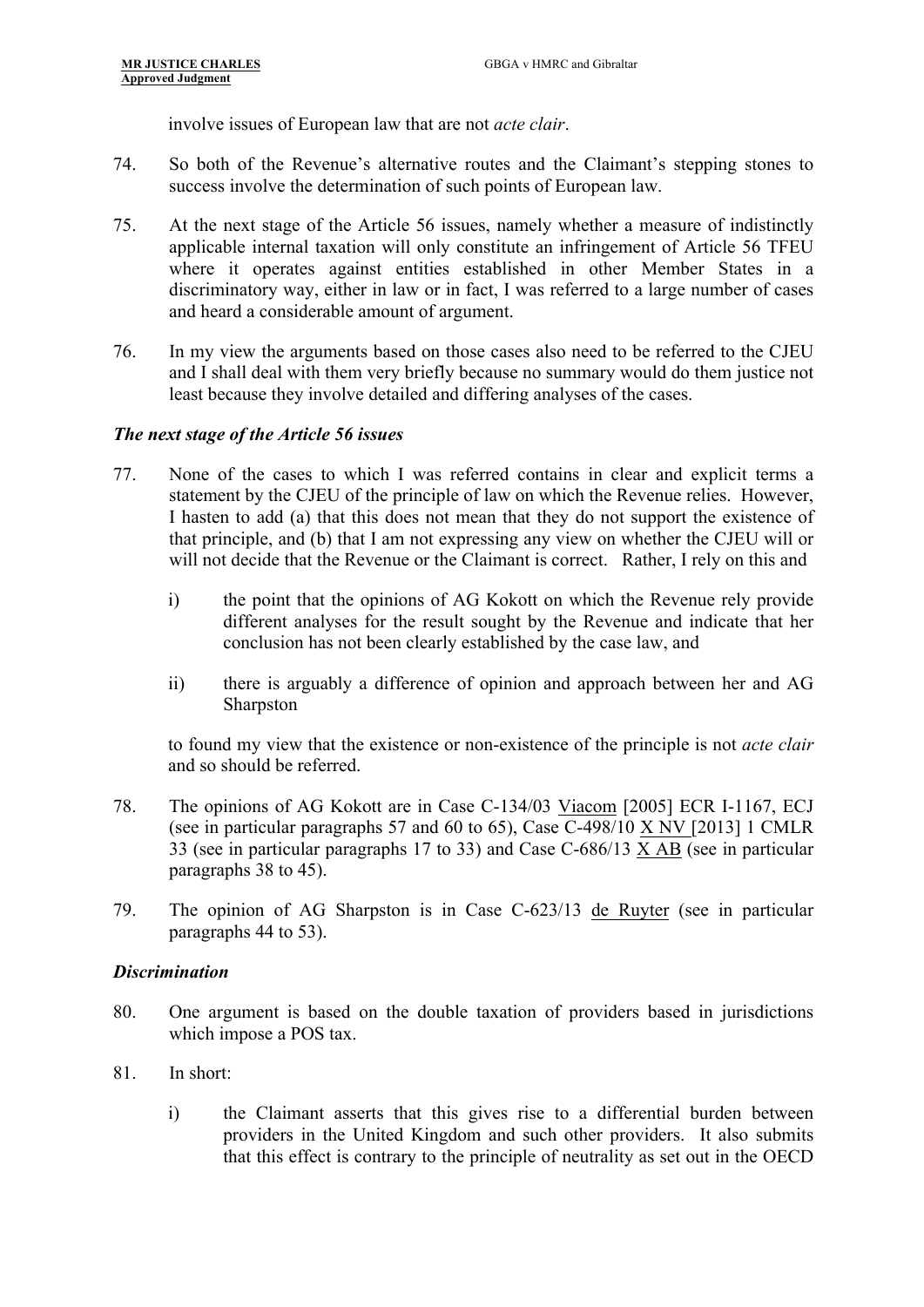VAT Guidelines and the approach taken in Test Claimants in the Thin Cap Litigation Case C-524/04, [2007] 2 CMLR 31, and

- ii) the Revenue asserts that this is incorrect. It argues that double taxation is not a feature of the New Tax Regime but of the tax regime in Gibraltar and the difference in treatment is a consequence of the parallel exercise of their fiscal sovereignty.
- 82. This issue is closely linked to, and the answer to it is likely to be determined or affected by, the argument of principle referred to under the last heading.
- 83. In this context there is a dispute as to whether the New Tax Regime will lead to a substantial exodus of overseas gambling operators from the remote gambling market in the UK. I will hear argument on whether and if so how I should make findings on this having regard to the questions posed for resolution by the CJEU and the findings of Green J in the First Judicial Review.
- 84. The Claimant also asserts that there is differential treatment in respect of spreadbetting operators and with regard to betting exchanges.
- 85. Spread betting will remain taxed on a POS basis. It is regulated in a different way from fixed-odds betting and the question of whether spread betting activities should be changed to a POC regime under the FA 2014, or remain taxed on a POS basis, was subject to extensive consideration as part of the legislative process. Parliament did not make the change.
- 86. The Revenue argues that any differential treatment is justified by the different factors which apply to spread betting and, in particular, that it is a different and distinct market from the market for fixed odds betting. In contrast, the Claimant asserts that the distinction between spread betting and fixed odds betting is not clear at all.
- 87. Under the New Tax Regime a betting exchange operator is liable to duty to the extent of charges from UK Persons (see s. 141(2) FA 2014) which continues the pre-existing position.
- 88. I will hear any argument on whether and if so how I should make findings on the factual or other issues relating to spread betting and betting exchanges when the questions posed for resolution by the CJEU are finalised.

#### *Justification*

- 89. There is broad agreement on the aims that the legislation was intended to serve although the Claimant asserted that the Revenue sought to frame the objective of the legislation in a different way during argument before me, by relying on fiscal sovereignty or the need to ensure the proper allocation of taxing rights between jurisdictions.
- 90. I do not accept that the Revenue has changed its ground as it seems to me that fiscal sovereignty and the proper allocation of tax have always been at the centre of its arguments.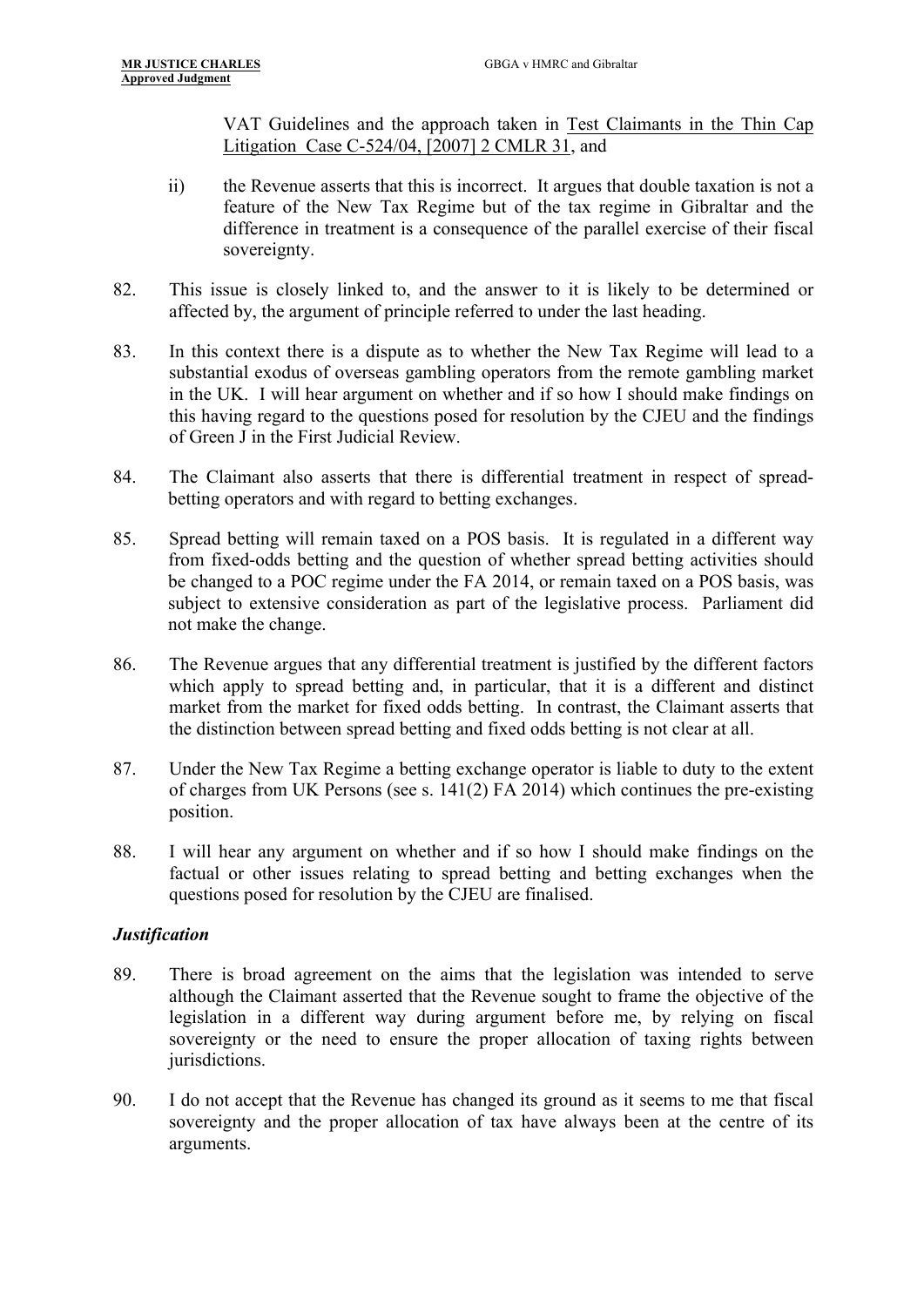- 91. Other points relating to the aims of moving to a POC regime, and their formulation in various documents, overlap with points on discrimination. The Revenue are and have consistently stated that aims of the New Tax Regime were:
	- i) to level the playing field between UK operators and overseas operators in the manner referred to in paragraph 39(iii) hereof,
	- ii) to ensure that the UK can exercise proper fiscal supervision over this section of the gambling market. This aim includes minimising the risk of gambling service providers avoiding taxation on remote gambling, which would otherwise fall due on their economic activity with UK consumers, by relocating offshore. In other words, avoiding the situation (which in fact developed) in which a significant percentage of the relevant economic activity undertaken by persons and companies in the UK is not subject to the taxation regime intended to tax such economic activity,
	- iii) to enable the UK to maintain the coherence of the UK tax system in relation to that activity and preserve the integrity of the tax base, and
	- iv) to increase the UK's tax revenues.
- 92. Accordingly, I accept and the Revenue did not dispute the points made by Green J in paragraph 152 of his judgment in the First Judicial Review that the objectives and purposes of the New Tax Regime seek to address:
	- i) current arrangements that were believed to "operate against the interests of the British economy by providing incentives for operators to base themselves abroad", or
	- ii) a situation in which it is believed that "foreign operators [are] subject to less stringent regulatory regimes and thereby enjoy an unfair competitive advantage in the GB market".
- 93. However, I agree with the Revenue that the intention of Parliament in introducing the New Tax Regime and thus its objectives, purposes and aims did not include and were not based on an intention of the UK Government to compromise the competitive position of overseas providers. Rather, the intention of Parliament and the UK Government in introducing the New Tax Regime was to rectify what was seen by them as the non-taxation of an economic activity within its jurisdiction and to ensure that that activity was taxed on an equal basis among all of its service providers by providing that a remote gaming operator wherever it was established would pay the same remote gaming duty to the UK exchequer.
- 94. The principle, articulated in for example Case C-513/04 Kerckhaert and Morres [2007] 1 WLR 1685 relating to fiscal sovereignty is not disputed by the Claimant. Rather it disputes its application to the New Tax Regime because it asserts that the Revenue's position is premised on two false propositions, namely that:
	- i) the imposition of duties such as those introduced by the New Tax Regime is a matter clearly within the UK's fiscal competence over which it may exercise its sovereignty, and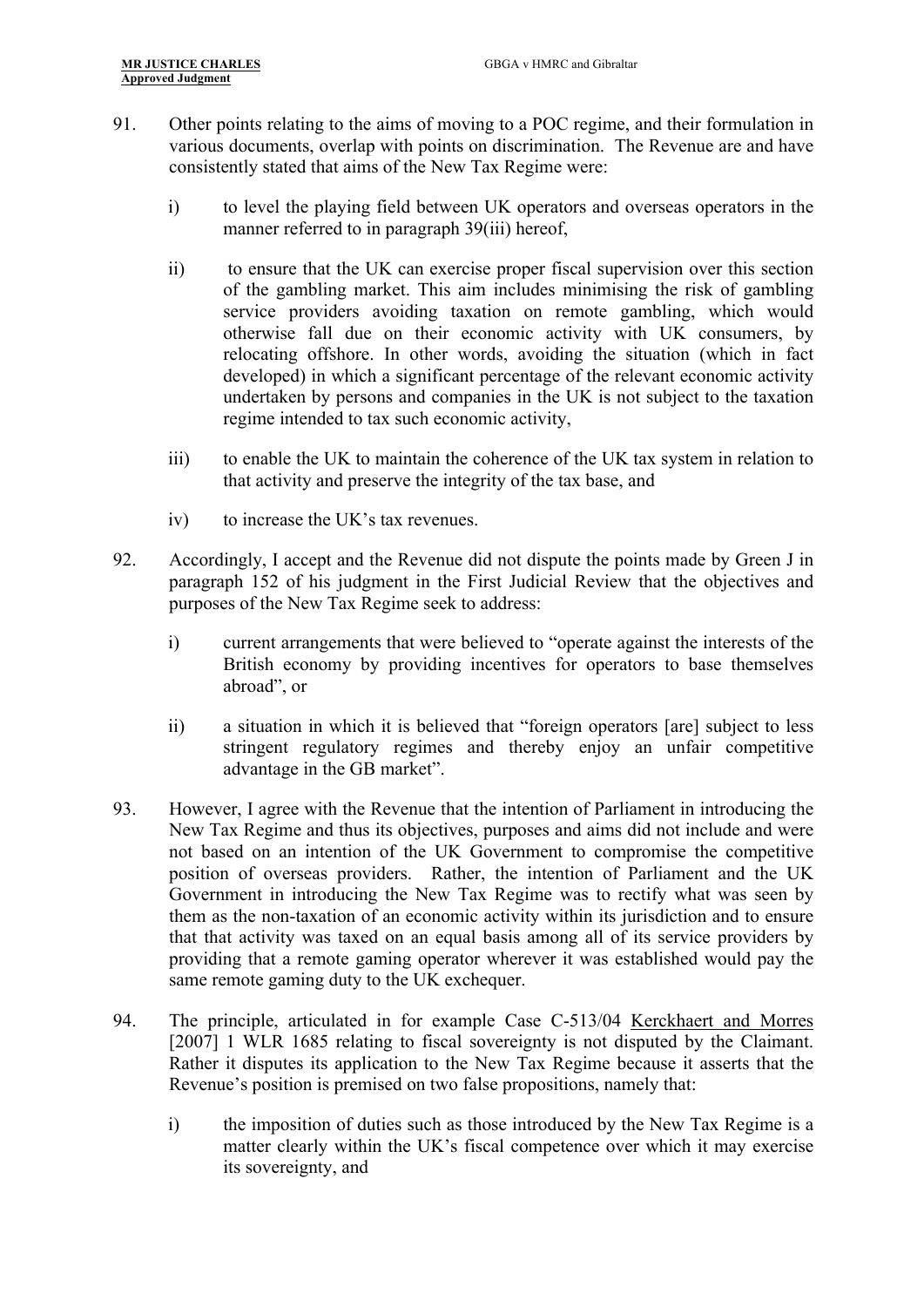- ii) the disadvantages to foreign providers that result from the New Tax Regime can be characterised as consequences of Member States' parallel exercise of such competence.
- 95. These issues are closely linked to and the answer to them is likely to be determined or affected by the argument of principle referred to under the heading: "The next stage of the Article 56 issues".
- 96. I will hear any argument on whether and if so how I should make any further findings on the factual or other issues relating to the arguments on justification when the questions posed for resolution by the CJEU are finalised.

## *The Preliminary Issues*

*The existence of an alternative remedy (here in the First-tier Tribunal).*

- 97. It is only in exceptional cases that the court will, in its discretion, entertain a claim for judicial review if there is an alternative remedy and the availability of such a remedy is a well-established ground for refusing to grant permission to bring proceedings for judicial review. Also, when granting permission, a judge can reserve the issue of whether there existed an appropriate alternative remedy to the main hearing of the application. It was not reserved in this case.
- 98. The First-tier Tribunal has jurisdiction to decide whether a taxing provision is unlawful by reason of European law and there is powerful authority that a taxpayer should advance such arguments before the First-tier Tribunal and should not be permitted to do so by way of judicial review (see Autologic Holdings Plc v IRC [2006] 1 AC 118 in particular at paragraphs 12, 13, 16, 17 and 25 to 30 and CC & C Ltd v HMRC [2014] EWCA Civ 163 in particular at paragraph 40).
- 99. If that authority was directly applicable I would have been reluctant to decide against the Revenue as a matter of discretion on the basis that the judge granting permission did not reserve the argument on alternative remedy.
- 100. Fortunately, I do not have to do so. However I record that if I had I would have done so because:
	- i) I was not asked to deal with this objection as a preliminary point, the judge granting permission stated that the case raised "very significant points of principle and equally important practical issues for the enforcement of revenue collection", and I have heard full argument over four days, and
	- ii) members of the Claimant would then have to wait until they are individually assessed for tax before rearguing the merits of the case before the First-tier Tribunal and this would result in a waste of costs and delay.
- 101. I do not have to found my decision on the fact that the judge did not reserve the argument on alternative remedy because I agree with the Claimant that that authority is not directly applicable and the Revenue's argument is wrong because:
	- i) the Claimant is not any individual taxpayer and will never be assessed for tax. So, if the Claimant has standing to bring this case (and Green J held in the